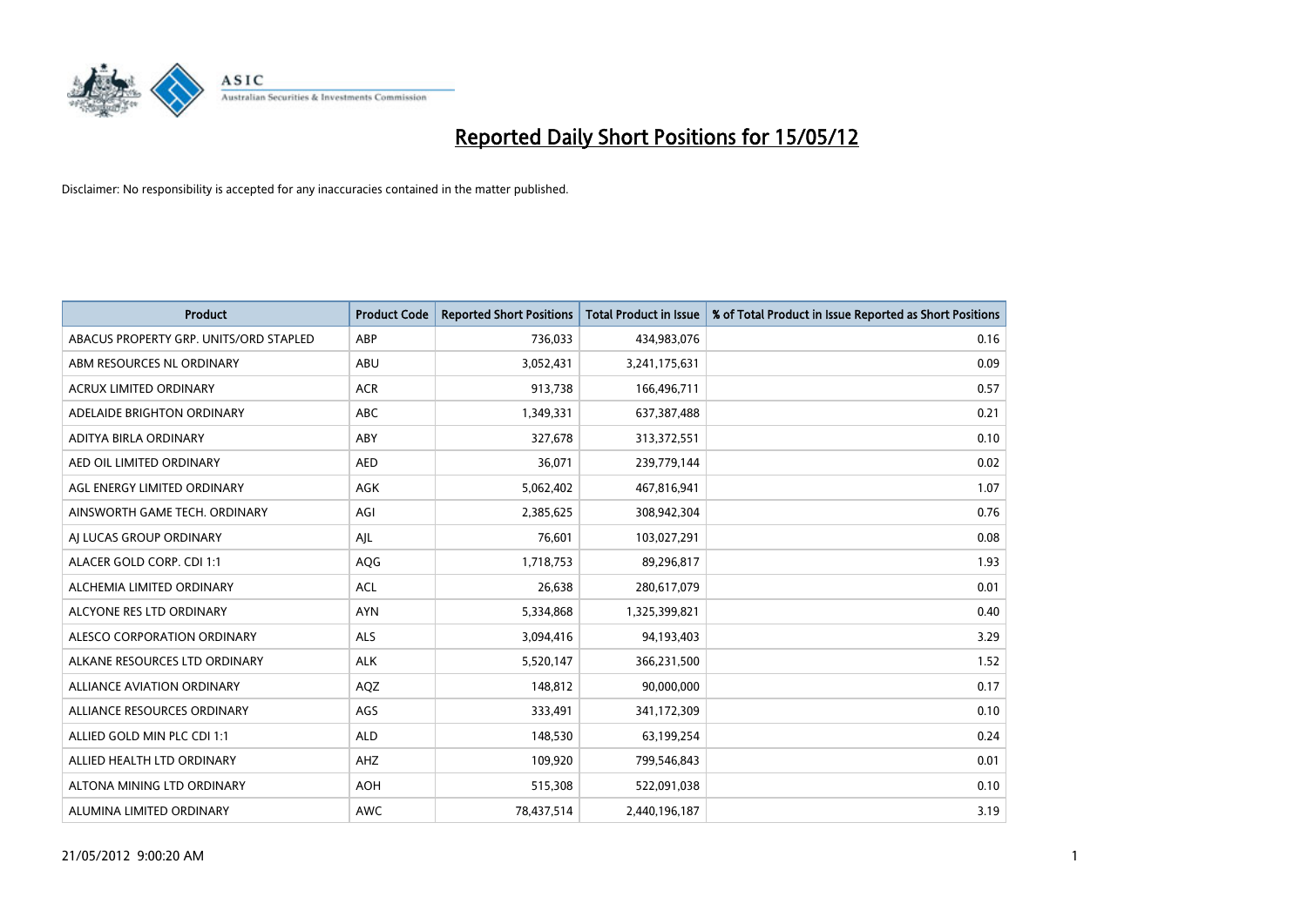

| <b>Product</b>                          | <b>Product Code</b> | <b>Reported Short Positions</b> | <b>Total Product in Issue</b> | % of Total Product in Issue Reported as Short Positions |
|-----------------------------------------|---------------------|---------------------------------|-------------------------------|---------------------------------------------------------|
| AMALGAMATED HOLDINGS ORDINARY           | AHD                 | 4,529                           | 157,613,022                   | 0.00                                                    |
| AMCOM TELECOMM, ORDINARY                | AMM                 | 5,000                           | 241,491,904                   | 0.00                                                    |
| AMCOR LIMITED ORDINARY                  | AMC                 | 3,147,113                       | 1,206,684,923                 | 0.25                                                    |
| AMP LIMITED ORDINARY                    | AMP                 | 3,824,332                       | 2,894,931,180                 | 0.13                                                    |
| AMPELLA MINING ORDINARY                 | <b>AMX</b>          | 3,693,545                       | 240,600,493                   | 1.53                                                    |
| ANSELL LIMITED ORDINARY                 | <b>ANN</b>          | 2,903,551                       | 130,656,668                   | 2.22                                                    |
| ANTARES ENERGY LTD ORDINARY             | AZZ                 | 249,973                         | 260,000,000                   | 0.09                                                    |
| ANZ BANKING GRP LTD ORDINARY            | ANZ                 | 8,066,983                       | 2,679,587,116                 | 0.26                                                    |
| APA GROUP STAPLED SECURITIES            | APA                 | 6,505,337                       | 644,485,583                   | 0.99                                                    |
| APN NEWS & MEDIA ORDINARY               | <b>APN</b>          | 25,545,011                      | 649,010,756                   | 3.96                                                    |
| AQUARIUS PLATINUM. ORDINARY             | <b>AQP</b>          | 14,293,735                      | 470,312,578                   | 3.04                                                    |
| AQUILA RESOURCES ORDINARY               | <b>AQA</b>          | 4,916,889                       | 411,804,442                   | 1.19                                                    |
| ARAFURA RESOURCE LTD ORDINARY           | ARU                 | 9,850,974                       | 396,004,144                   | 2.47                                                    |
| ARB CORPORATION ORDINARY                | ARP                 | 46,676                          | 72,481,302                    | 0.07                                                    |
| ARDENT LEISURE GROUP STAPLED SECURITIES | AAD                 | 291,175                         | 334,209,401                   | 0.09                                                    |
| ARISTOCRAT LEISURE ORDINARY             | ALL                 | 17,769,480                      | 550,502,889                   | 3.25                                                    |
| ASCIANO LIMITED ORDINARY                | <b>AIO</b>          | 8,197,628                       | 975,385,664                   | 0.83                                                    |
| ASG GROUP LIMITED ORDINARY              | ASZ                 | 108,313                         | 172,142,079                   | 0.06                                                    |
| ASPEN GROUP ORD/UNITS STAPLED           | <b>APZ</b>          | 138,543                         | 596,206,393                   | 0.02                                                    |
| ASPIRE MINING LTD ORDINARY              | <b>AKM</b>          | 500,469                         | 620,594,556                   | 0.08                                                    |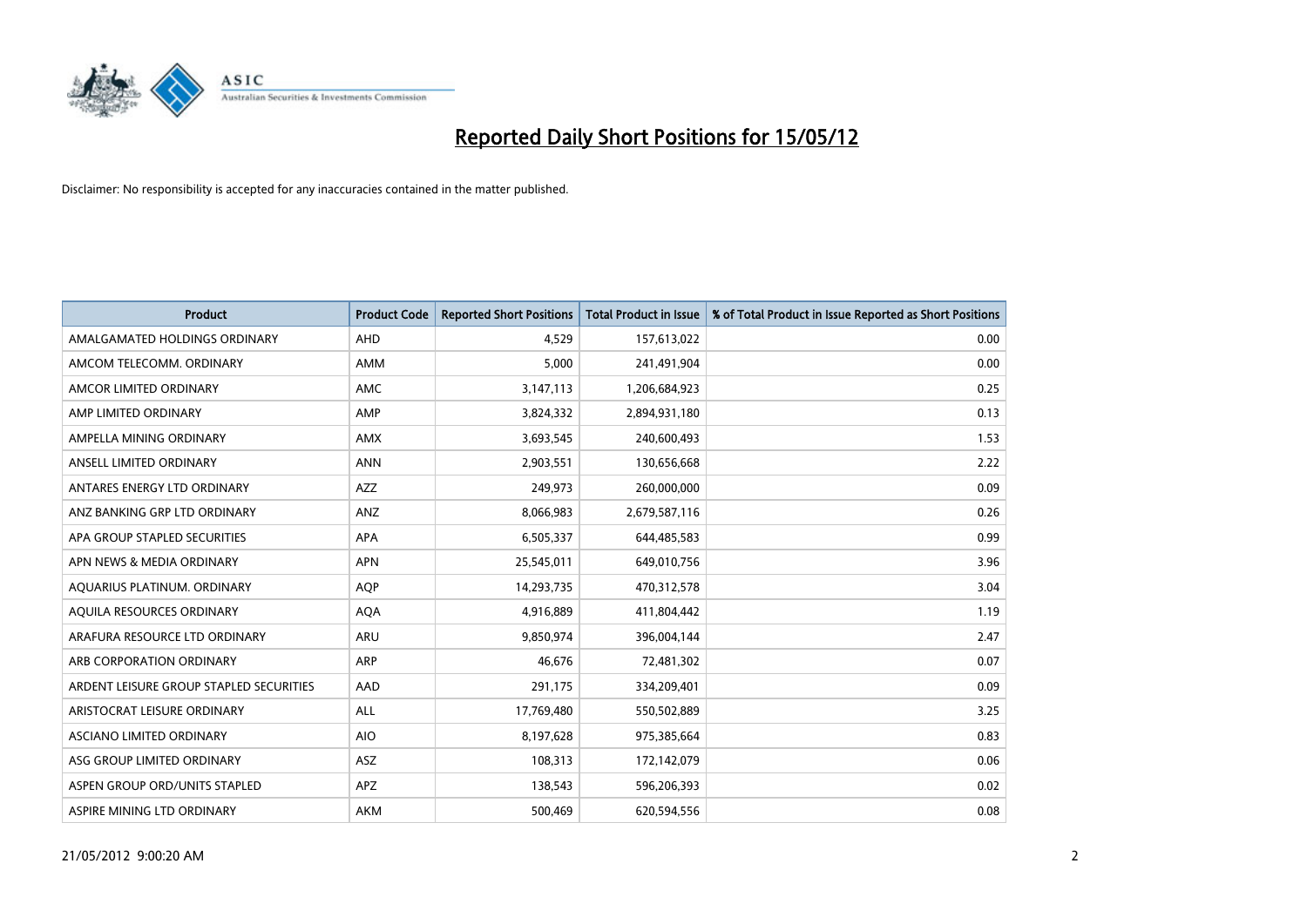

| <b>Product</b>                          | <b>Product Code</b> | <b>Reported Short Positions</b> | <b>Total Product in Issue</b> | % of Total Product in Issue Reported as Short Positions |
|-----------------------------------------|---------------------|---------------------------------|-------------------------------|---------------------------------------------------------|
| ASTRO JAP PROP GROUP STAPLED SECURITIES | AJA                 | 24,247                          | 58,445,002                    | 0.04                                                    |
| ASX LIMITED ORDINARY                    | ASX                 | 3,427,509                       | 175,136,729                   | 1.94                                                    |
| ATLAS IRON LIMITED ORDINARY             | AGO                 | 3,503,538                       | 904,580,993                   | 0.38                                                    |
| AUCKLAND INTERNATION ORDINARY           | <b>AIA</b>          | 50,000                          | 1,322,564,489                 | 0.00                                                    |
| <b>AURORA OIL &amp; GAS ORDINARY</b>    | <b>AUT</b>          | 9,189,116                       | 411,655,343                   | 2.25                                                    |
| AUSDRILL LIMITED ORDINARY               | ASL                 | 957,853                         | 304,397,289                   | 0.32                                                    |
| AUSENCO LIMITED ORDINARY                | AAX                 | 638,495                         | 123,872,665                   | 0.50                                                    |
| AUSGOLD LIMITED ORDINARY                | <b>AUC</b>          | 50,000                          | 125,280,171                   | 0.04                                                    |
| AUSTAL LIMITED ORDINARY                 | ASB                 | 295,454                         | 188,193,007                   | 0.16                                                    |
| AUSTIN ENGINEERING ORDINARY             | ANG                 | 20,053                          | 72,314,403                    | 0.02                                                    |
| AUSTRALAND PROPERTY STAPLED SECURITY    | <b>ALZ</b>          | 435,660                         | 576,846,597                   | 0.07                                                    |
| AUSTRALIAN AGRICULT, ORDINARY           | AAC                 | 600,679                         | 312,905,085                   | 0.18                                                    |
| AUSTRALIAN FOUNDAT, ORDINARY            | AFI                 | 23                              | 1,027,732,653                 | 0.00                                                    |
| AUSTRALIAN INFRASTR, UNITS/ORDINARY     | <b>AIX</b>          | 11,979,957                      | 620,733,944                   | 1.94                                                    |
| AUSTRALIAN PHARM, ORDINARY              | API                 | 244,778                         | 488,115,883                   | 0.06                                                    |
| AUTOMOTIVE HOLDINGS ORDINARY            | AHE                 | 6,854                           | 260,579,682                   | 0.00                                                    |
| AVIENNINGS LIMITED ORDINARY             | <b>AVJ</b>          | 225,001                         | 274,588,694                   | 0.08                                                    |
| AWE LIMITED ORDINARY                    | <b>AWE</b>          | 3,602,611                       | 521,871,941                   | 0.69                                                    |
| AZIMUTH RES LTD ORDINARY                | <b>AZH</b>          | 681,624                         | 401,368,304                   | 0.16                                                    |
| AZUMAH RESOURCES ORDINARY               | <b>AZM</b>          | 1,366,475                       | 333,614,096                   | 0.41                                                    |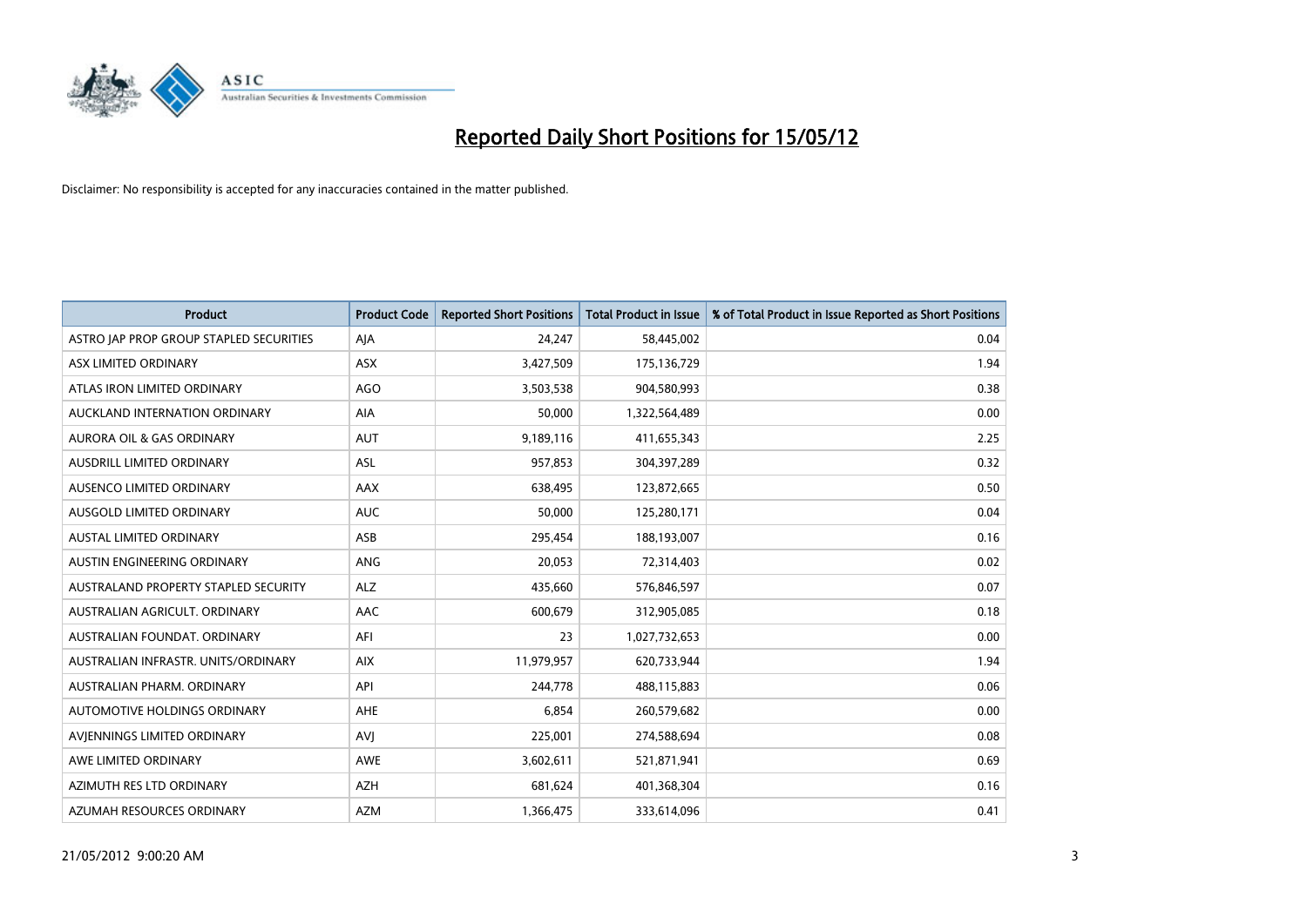

| <b>Product</b>                       | <b>Product Code</b> | <b>Reported Short Positions</b> | <b>Total Product in Issue</b> | % of Total Product in Issue Reported as Short Positions |
|--------------------------------------|---------------------|---------------------------------|-------------------------------|---------------------------------------------------------|
| <b>BANDANNA ENERGY ORDINARY</b>      | <b>BND</b>          | 3,976,059                       | 528,481,199                   | 0.74                                                    |
| BANK OF QUEENSLAND. ORDINARY         | <b>BOQ</b>          | 8,828,396                       | 304,034,664                   | 2.94                                                    |
| <b>BANNERMAN RESOURCES ORDINARY</b>  | <b>BMN</b>          | 293,769                         | 299,538,975                   | 0.10                                                    |
| <b>BASE RES LIMITED ORDINARY</b>     | <b>BSE</b>          | 754,626                         | 460,440,029                   | 0.17                                                    |
| <b>BASSARI RESOURCES ORDINARY</b>    | <b>BSR</b>          | 5,653,333                       | 572,648,689                   | 0.99                                                    |
| <b>BATHURST RESOURCES ORDINARY</b>   | <b>BTU</b>          | 34,624,591                      | 695,747,997                   | 4.97                                                    |
| <b>BC IRON LIMITED ORDINARY</b>      | <b>BCI</b>          | 272,530                         | 103,861,000                   | 0.26                                                    |
| BEACH ENERGY LIMITED ORDINARY        | <b>BPT</b>          | 27,592,721                      | 1,255,464,157                 | 2.21                                                    |
| BEADELL RESOURCE LTD ORDINARY        | <b>BDR</b>          | 10,531,053                      | 716,004,752                   | 1.47                                                    |
| BENDIGO AND ADELAIDE ORDINARY        | <b>BEN</b>          | 4,397,432                       | 396,604,957                   | 1.09                                                    |
| BERKELEY RESOURCES ORDINARY          | <b>BKY</b>          | 2,281,781                       | 179,298,273                   | 1.28                                                    |
| BHP BILLITON LIMITED ORDINARY        | <b>BHP</b>          | 15,280,919                      | 3,211,691,105                 | 0.41                                                    |
| <b>BILLABONG ORDINARY</b>            | <b>BBG</b>          | 22,629,088                      | 257,888,239                   | 8.77                                                    |
| <b>BIOTA HOLDINGS ORDINARY</b>       | <b>BTA</b>          | 567,634                         | 182,017,516                   | 0.30                                                    |
| <b>BLACKTHORN RESOURCES ORDINARY</b> | <b>BTR</b>          | 11,636                          | 127,818,000                   | 0.01                                                    |
| BLUESCOPE STEEL LTD ORDINARY         | <b>BSL</b>          | 42,323,533                      | 3,349,185,247                 | 1.26                                                    |
| <b>BOART LONGYEAR ORDINARY</b>       | <b>BLY</b>          | 8,665,864                       | 461,163,412                   | 1.89                                                    |
| <b>BOOM LOGISTICS ORDINARY</b>       | <b>BOL</b>          | 626                             | 468,663,585                   | 0.00                                                    |
| <b>BORAL LIMITED, ORDINARY</b>       | <b>BLD</b>          | 41,884,985                      | 758,572,140                   | 5.52                                                    |
| <b>BRADKEN LIMITED ORDINARY</b>      | <b>BKN</b>          | 8,145,806                       | 168,629,376                   | 4.85                                                    |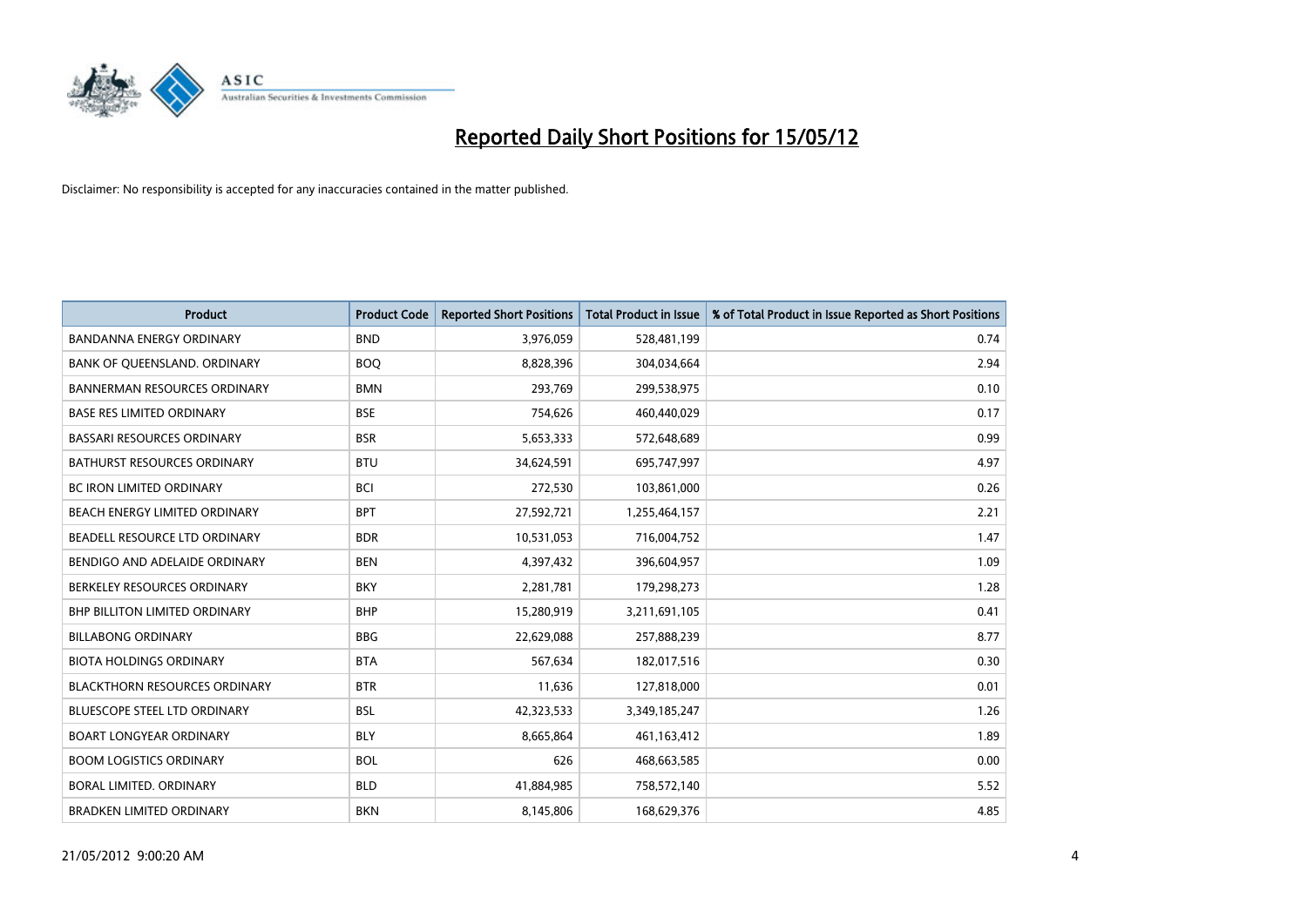

| <b>Product</b>                          | <b>Product Code</b> | <b>Reported Short Positions</b> | <b>Total Product in Issue</b> | % of Total Product in Issue Reported as Short Positions |
|-----------------------------------------|---------------------|---------------------------------|-------------------------------|---------------------------------------------------------|
| <b>BRAMBLES LIMITED ORDINARY</b>        | <b>BXB</b>          | 10,140,070                      | 1,480,975,746                 | 0.67                                                    |
| BREVILLE GROUP LTD ORDINARY             | <b>BRG</b>          | 27,173                          | 130,095,322                   | 0.02                                                    |
| <b>BRICKWORKS LIMITED ORDINARY</b>      | <b>BKW</b>          | 24,073                          | 147,567,333                   | 0.02                                                    |
| <b>BROCKMAN RESOURCES ORDINARY</b>      | <b>BRM</b>          | 8,816                           | 145,053,151                   | 0.00                                                    |
| <b>BURU ENERGY ORDINARY</b>             | <b>BRU</b>          | 10,313,391                      | 234,319,477                   | 4.40                                                    |
| <b>BWP TRUST ORDINARY UNITS</b>         | <b>BWP</b>          | 315,886                         | 525,255,093                   | 0.05                                                    |
| <b>CABCHARGE AUSTRALIA ORDINARY</b>     | CAB                 | 658,616                         | 120,437,014                   | 0.55                                                    |
| CALTEX AUSTRALIA ORDINARY               | <b>CTX</b>          | 7,800,983                       | 270,000,000                   | 2.86                                                    |
| <b>CAMPBELL BROTHERS ORDINARY</b>       | <b>CPB</b>          | 1,404,620                       | 67,503,411                    | 2.09                                                    |
| CAPE LAMBERT RES LTD ORDINARY           | <b>CFE</b>          | 384,691                         | 689,108,792                   | 0.05                                                    |
| CARABELLA RES LTD ORDINARY              | <b>CLR</b>          | 170,101                         | 133,642,797                   | 0.14                                                    |
| <b>CARBON ENERGY ORDINARY</b>           | <b>CNX</b>          | 72,506                          | 772,586,709                   | 0.01                                                    |
| CARDNO LIMITED ORDINARY                 | CDD                 | 171,017                         | 138,094,885                   | 0.12                                                    |
| CARNARVON PETROLEUM ORDINARY            | <b>CVN</b>          | 226,428                         | 694,644,634                   | 0.04                                                    |
| CARSALES.COM LTD ORDINARY               | <b>CRZ</b>          | 27,174,114                      | 233,684,223                   | 11.63                                                   |
| CASH CONVERTERS ORDINARY                | CCV                 | 41,599                          | 379,761,025                   | 0.01                                                    |
| CENTRO RETAIL AUST ORD/UNIT STAPLED SEC | <b>CRF</b>          | 7,741,089                       | 1,340,723,189                 | 0.59                                                    |
| CERAMIC FUEL CELLS ORDINARY             | <b>CFU</b>          | 150,354                         | 1,366,298,863                 | 0.01                                                    |
| <b>CERRO RESOURCES NL ORDINARY</b>      | <b>CIO</b>          | 144,761                         | 748,768,606                   | 0.02                                                    |
| CFS RETAIL PROPERTY UNITS               | <b>CFX</b>          | 54,698,385                      | 2,839,591,911                 | 1.93                                                    |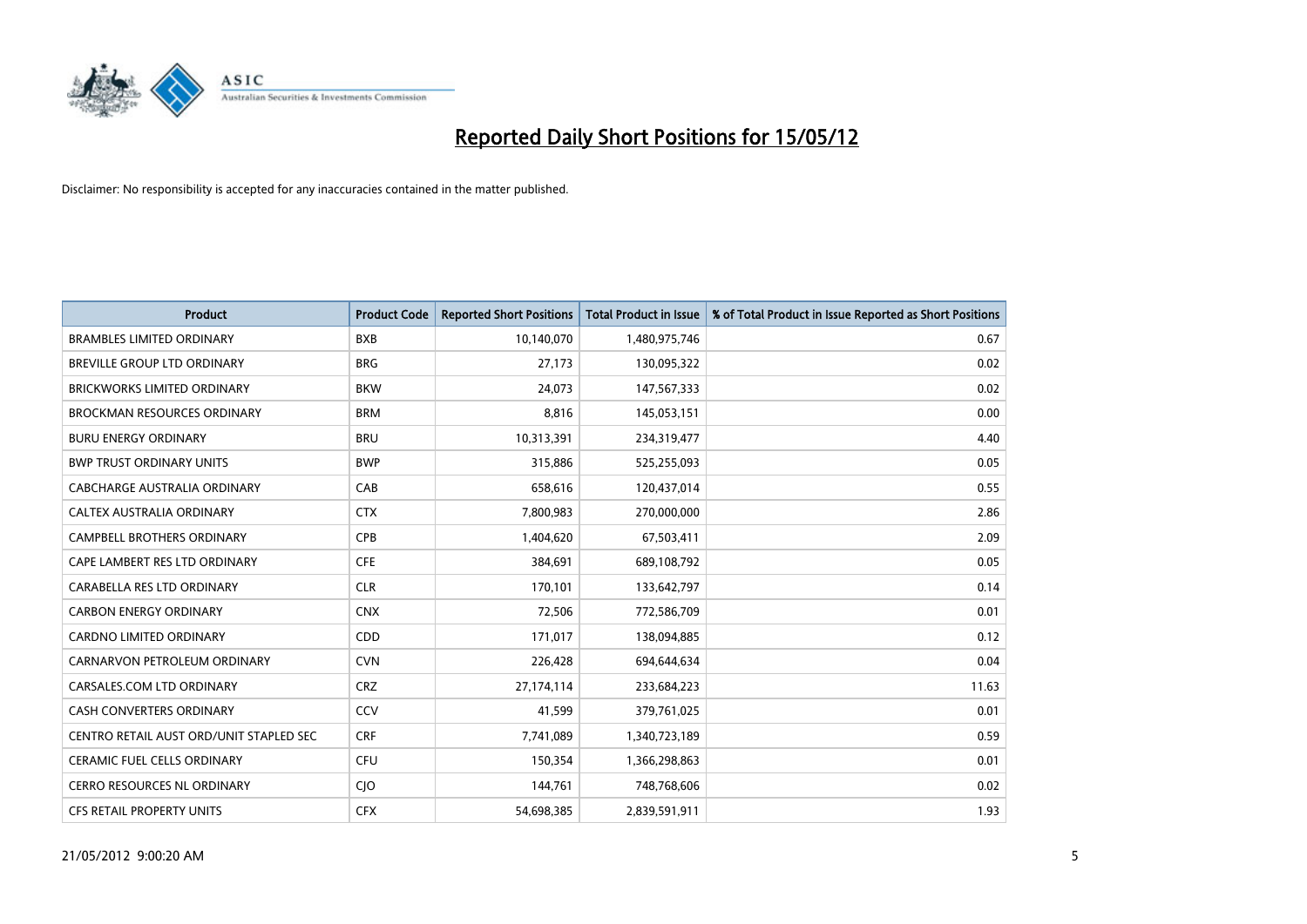

| <b>Product</b>                           | <b>Product Code</b> | <b>Reported Short Positions</b> | <b>Total Product in Issue</b> | % of Total Product in Issue Reported as Short Positions |
|------------------------------------------|---------------------|---------------------------------|-------------------------------|---------------------------------------------------------|
| <b>CGA MINING LIMITED ORDINARY</b>       | <b>CGX</b>          | 310,968                         | 337,725,726                   | 0.09                                                    |
| CHALLENGER DIV.PRO. STAPLED UNITS        | <b>CDI</b>          | 216,538                         | 872,296,035                   | 0.02                                                    |
| <b>CHALLENGER INFRAST, STAPLED UNITS</b> | <b>CIF</b>          | 213,936                         | 316,223,785                   | 0.07                                                    |
| <b>CHALLENGER LIMITED ORDINARY</b>       | <b>CGF</b>          | 4,263,191                       | 546,855,644                   | 0.79                                                    |
| CHARTER HALL GROUP STAPLED US PROHIBIT.  | <b>CHC</b>          | 64,493                          | 308,736,721                   | 0.02                                                    |
| <b>CHARTER HALL RETAIL UNITS</b>         | CQR                 | 613,271                         | 299,628,571                   | 0.21                                                    |
| <b>CHORUS LIMITED ORDINARY</b>           | <b>CNU</b>          | 936,034                         | 385,082,123                   | 0.25                                                    |
| CITIGOLD CORP LTD ORDINARY               | <b>CTO</b>          | 1,355,317                       | 1,105,078,301                 | 0.12                                                    |
| <b>CLOUGH LIMITED ORDINARY</b>           | <b>CLO</b>          | 139,007                         | 773,373,357                   | 0.01                                                    |
| <b>CNPR GRP UNITS/ORD STAPLED</b>        | <b>CNP</b>          | 2,537                           | 972,414,514                   | 0.00                                                    |
| COAL OF AFRICA LTD ORDINARY              | <b>CZA</b>          | 224,038                         | 662,484,573                   | 0.04                                                    |
| <b>COALSPUR MINES LTD ORDINARY</b>       | <b>CPL</b>          | 11,021,239                      | 620,729,899                   | 1.77                                                    |
| COALWORKS LIMITED ORDINARY               | <b>CWK</b>          | 9,000                           | 171,618,964                   | 0.01                                                    |
| <b>COBAR CONSOLIDATED ORDINARY</b>       | CCU                 | 274,106                         | 210,101,187                   | 0.12                                                    |
| COCA-COLA AMATIL ORDINARY                | <b>CCL</b>          | 8,281,790                       | 761,319,007                   | 1.07                                                    |
| COCHLEAR LIMITED ORDINARY                | <b>COH</b>          | 6,599,878                       | 56,929,432                    | 11.57                                                   |
| COCKATOO COAL ORDINARY                   | <b>COK</b>          | 13,809,756                      | 1,016,746,908                 | 1.35                                                    |
| <b>COFFEY INTERNATIONAL ORDINARY</b>     | <b>COF</b>          | 142,299                         | 239,260,027                   | 0.06                                                    |
| COKAL LTD ORDINARY                       | <b>CKA</b>          | 95,452                          | 411,046,892                   | 0.02                                                    |
| <b>COLLINS FOODS LTD ORDINARY</b>        | <b>CKF</b>          | 36,978                          | 93,000,003                    | 0.04                                                    |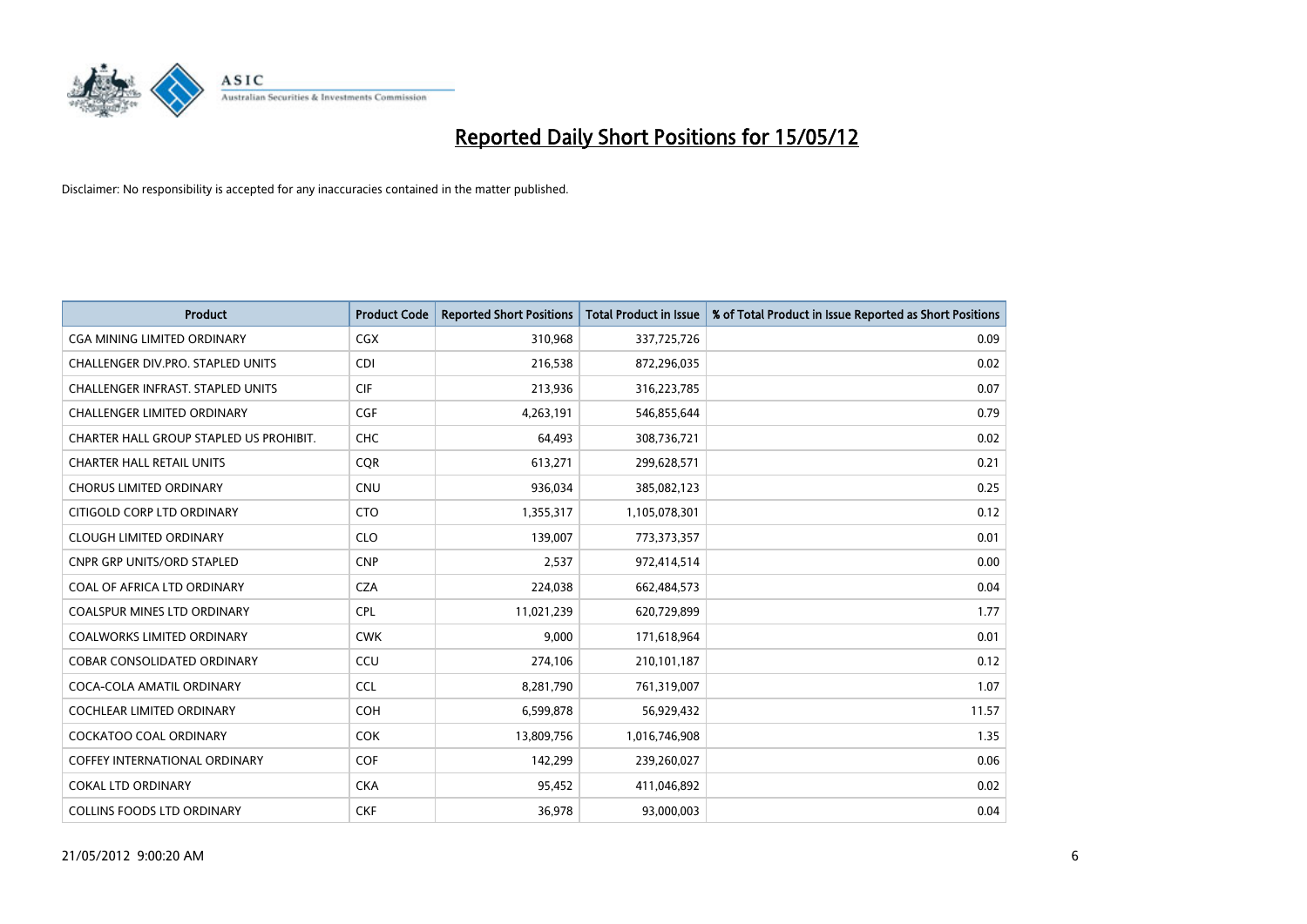

| <b>Product</b>                          | <b>Product Code</b> | <b>Reported Short Positions</b> | Total Product in Issue | % of Total Product in Issue Reported as Short Positions |
|-----------------------------------------|---------------------|---------------------------------|------------------------|---------------------------------------------------------|
| COMMONWEALTH BANK, ORDINARY             | <b>CBA</b>          | 29,158,980                      | 1,592,154,780          | 1.77                                                    |
| <b>COMMONWEALTH PROP ORDINARY UNITS</b> | <b>CPA</b>          | 29,336,067                      | 2,347,003,413          | 1.26                                                    |
| <b>COMPASS RESOURCES ORDINARY</b>       | <b>CMR</b>          | 7,472                           | 1,403,744,100          | 0.00                                                    |
| COMPUTERSHARE LTD ORDINARY              | <b>CPU</b>          | 6,794,212                       | 555,664,059            | 1.23                                                    |
| CONSOLIDATED MEDIA, ORDINARY            | <b>CMI</b>          | 1,859,580                       | 561,834,996            | 0.34                                                    |
| CONTINENTAL COAL LTD ORDINARY           | CCC                 | 571,077                         | 421,018,421            | 0.13                                                    |
| <b>COOPER ENERGY LTD ORDINARY</b>       | <b>COE</b>          | 348,655                         | 292,791,528            | 0.12                                                    |
| <b>CREDIT CORP GROUP ORDINARY</b>       | <b>CCP</b>          | 8,916                           | 45,571,114             | 0.02                                                    |
| <b>CROMWELL PROP STAPLED SECURITIES</b> | <b>CMW</b>          | 17,863                          | 1,168,086,516          | 0.00                                                    |
| <b>CROWN LIMITED ORDINARY</b>           | <b>CWN</b>          | 4,768,856                       | 728,394,185            | 0.67                                                    |
| <b>CSG LIMITED ORDINARY</b>             | CSV                 | 751,788                         | 282,567,499            | 0.26                                                    |
| <b>CSL LIMITED ORDINARY</b>             | <b>CSL</b>          | 4,758,047                       | 511,658,424            | 0.92                                                    |
| <b>CSR LIMITED ORDINARY</b>             | <b>CSR</b>          | 33,219,739                      | 506,000,315            | 6.56                                                    |
| <b>CUDECO LIMITED ORDINARY</b>          | CDU                 | 3,623,812                       | 190,059,476            | 1.91                                                    |
| <b>CUE ENERGY RESOURCE ORDINARY</b>     | <b>CUE</b>          | 3,205,036                       | 698,119,720            | 0.46                                                    |
| DART ENERGY LTD ORDINARY                | <b>DTE</b>          | 32,584,688                      | 736,141,536            | 4.42                                                    |
| DAVID JONES LIMITED ORDINARY            | <b>DJS</b>          | 57,621,335                      | 528,655,600            | 10.87                                                   |
| <b>DECMIL GROUP LIMITED ORDINARY</b>    | <b>DCG</b>          | 375,252                         | 166,492,757            | 0.22                                                    |
| DEEP YELLOW LIMITED ORDINARY            | <b>DYL</b>          | 111,061                         | 1,128,736,403          | 0.01                                                    |
| DEXUS PROPERTY GROUP STAPLED UNITS      | <b>DXS</b>          | 12,339,657                      | 4,839,024,176          | 0.26                                                    |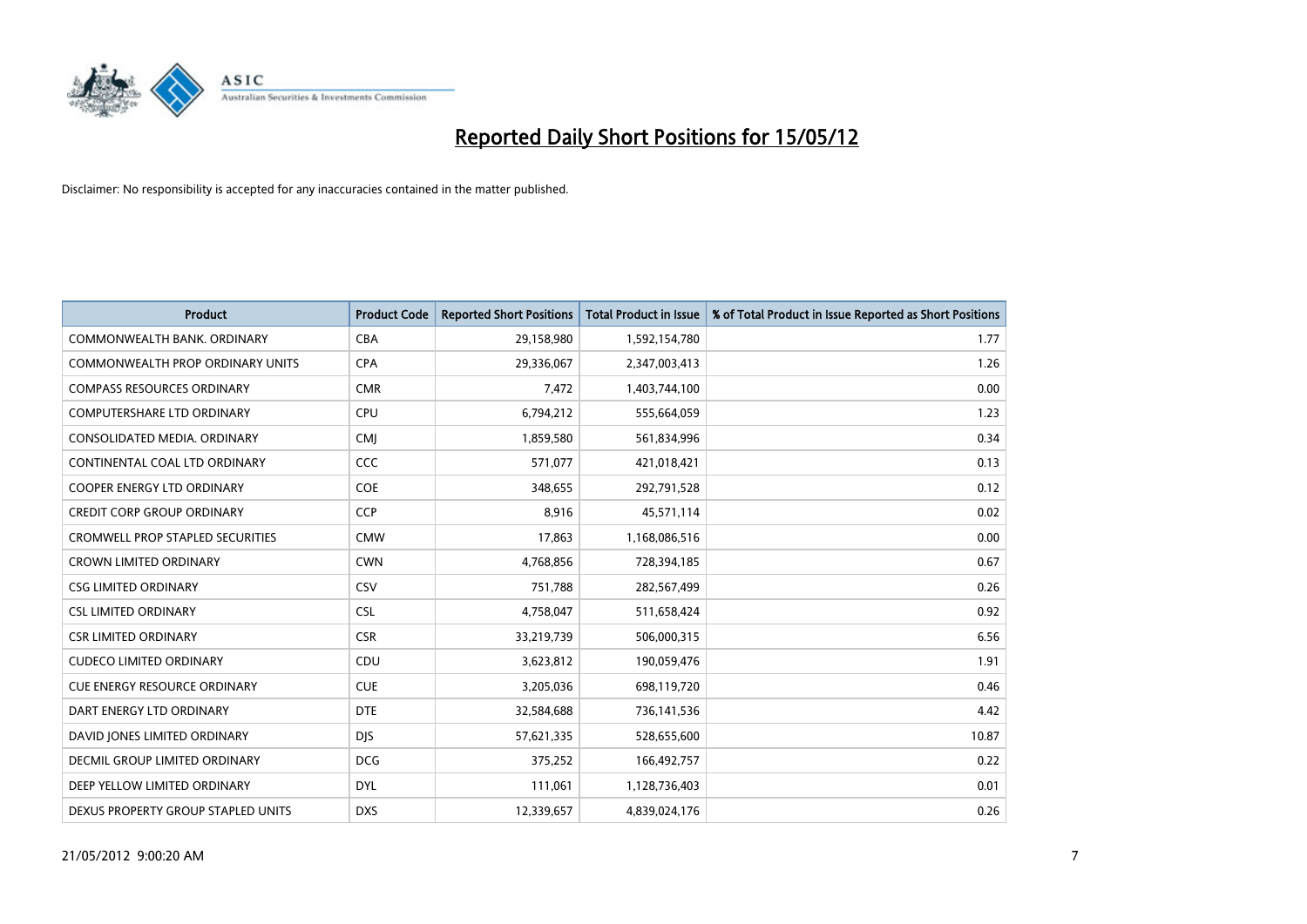

| <b>Product</b>                       | <b>Product Code</b> | <b>Reported Short Positions</b> | <b>Total Product in Issue</b> | % of Total Product in Issue Reported as Short Positions |
|--------------------------------------|---------------------|---------------------------------|-------------------------------|---------------------------------------------------------|
| DISCOVERY METALS LTD ORDINARY        | <b>DML</b>          | 10,446,067                      | 442,128,231                   | 2.39                                                    |
| DOMINO PIZZA ENTERPR ORDINARY        | <b>DMP</b>          | 3,335                           | 69,899,674                    | 0.00                                                    |
| DORAY MINERALS LTD ORDINARY          | <b>DRM</b>          | 28.897                          | 80,530,513                    | 0.04                                                    |
| DOWNER EDI LIMITED ORDINARY          | <b>DOW</b>          | 6,519,609                       | 429,100,296                   | 1.50                                                    |
| DRILLSEARCH ENERGY ORDINARY          | <b>DLS</b>          | 4,957,426                       | 337,449,196                   | 1.46                                                    |
| DUET GROUP STAPLED US PROHIBIT.      | <b>DUE</b>          | 11,685,922                      | 1,109,831,386                 | 1.06                                                    |
| <b>DULUXGROUP LIMITED ORDINARY</b>   | <b>DLX</b>          | 9,302,737                       | 367,456,259                   | 2.53                                                    |
| <b>DWS LTD ORDINARY</b>              | <b>DWS</b>          | 1,350                           | 132,362,763                   | 0.00                                                    |
| ECHO ENTERTAINMENT ORDINARY          | <b>EGP</b>          | 59,945,003                      | 688,019,737                   | 8.70                                                    |
| <b>ELDERS LIMITED ORDINARY</b>       | <b>ELD</b>          | 23,750,335                      | 448,598,480                   | 5.28                                                    |
| ELDORADO GOLD CORP CDI 1:1           | EAU                 | 37,091                          | 7,235,235                     | 0.52                                                    |
| ELEMENTAL MINERALS ORDINARY          | <b>ELM</b>          | 410,802                         | 243,614,280                   | 0.15                                                    |
| ELEMENTOS LIMITED ORDINARY           | <b>ELT</b>          | 16                              | 82,383,526                    | 0.00                                                    |
| <b>EMECO HOLDINGS ORDINARY</b>       | <b>EHL</b>          | 3,509,785                       | 631,237,586                   | 0.56                                                    |
| <b>ENDEAVOUR MIN CORP CDI 1:1</b>    | <b>EVR</b>          | 92,966                          | 117,139,706                   | 0.07                                                    |
| <b>ENERGY RESOURCES ORDINARY 'A'</b> | ERA                 | 11,392,720                      | 517,725,062                   | 2.20                                                    |
| <b>ENERGY WORLD CORPOR. ORDINARY</b> | <b>EWC</b>          | 26,120,575                      | 1,734,166,672                 | 1.51                                                    |
| ENVESTRA LIMITED ORDINARY            | <b>ENV</b>          | 10,049,568                      | 1,572,392,111                 | 0.63                                                    |
| EQUATORIAL RES LTD ORDINARY          | EQX                 | 128,406                         | 117,235,353                   | 0.10                                                    |
| EUREKA ENERGY LTD ORDINARY           | EKA                 | 35,000                          | 237,014,050                   | 0.01                                                    |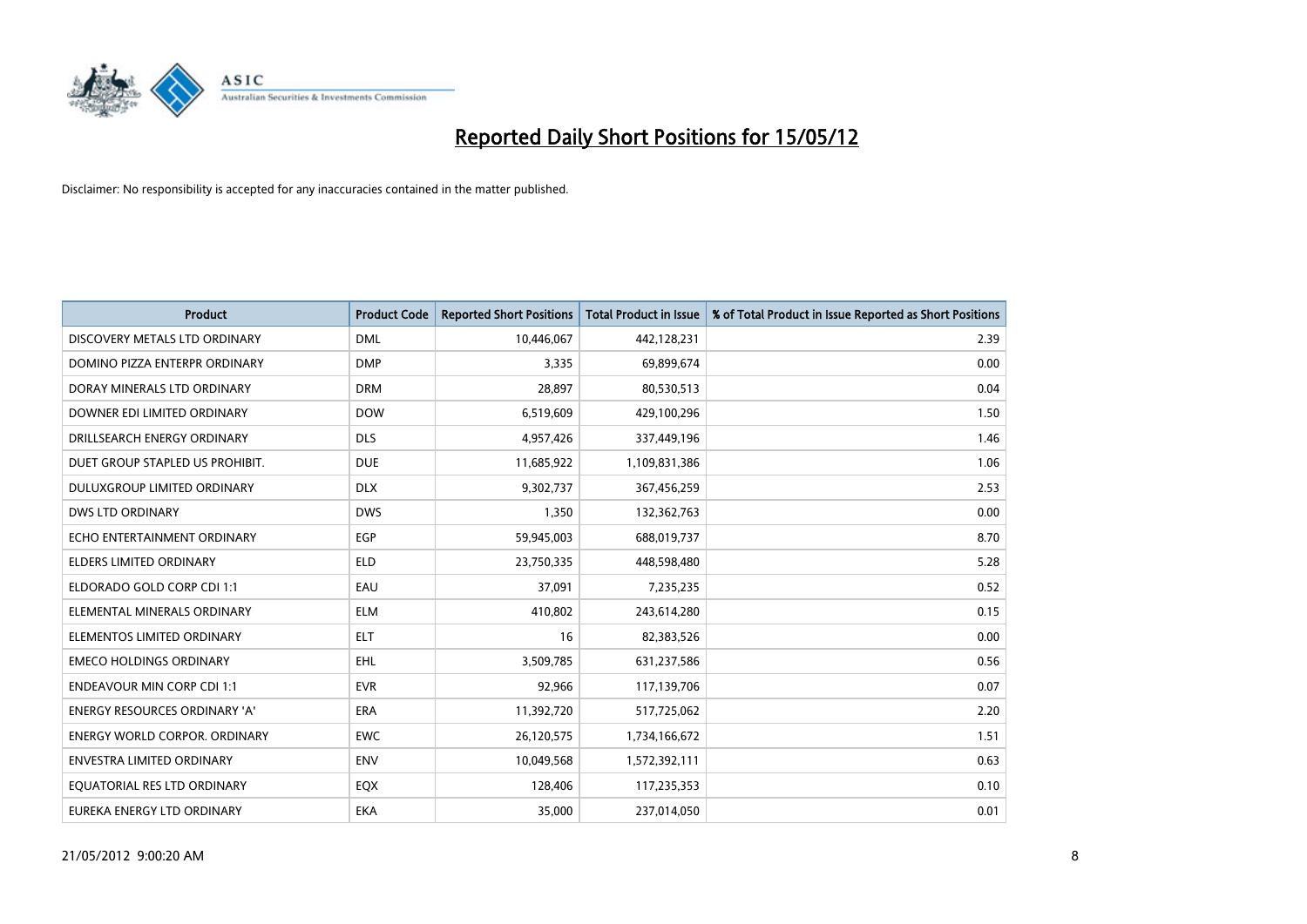

| <b>Product</b>                        | <b>Product Code</b> | <b>Reported Short Positions</b> | <b>Total Product in Issue</b> | % of Total Product in Issue Reported as Short Positions |
|---------------------------------------|---------------------|---------------------------------|-------------------------------|---------------------------------------------------------|
| <b>EUROZ LIMITED ORDINARY</b>         | EZL                 | 26,690                          | 143,633,668                   | 0.02                                                    |
| EVOLUTION MINING LTD ORDINARY         | <b>EVN</b>          | 2,477,824                       | 707,105,713                   | 0.34                                                    |
| <b>EXCO RESOURCES LTD ORDINARY</b>    | <b>EXS</b>          | 50,060                          | 356,044,187                   | 0.01                                                    |
| FAIRFAX MEDIA LTD ORDINARY            | FXJ                 | 270,611,364                     | 2,351,955,725                 | 11.53                                                   |
| <b>FANTASTIC HOLDINGS ORDINARY</b>    | <b>FAN</b>          | 94,415                          | 102,739,538                   | 0.09                                                    |
| <b>FAR LTD ORDINARY</b>               | <b>FAR</b>          | 25,000,000                      | 2,499,846,742                 | 1.00                                                    |
| FISHER & PAYKEL H. ORDINARY           | <b>FPH</b>          | 7,000                           | 530,053,399                   | 0.00                                                    |
| FKP PROPERTY GROUP STAPLED SECURITIES | <b>FKP</b>          | 41,250,550                      | 1,211,033,858                 | 3.40                                                    |
| FLEETWOOD CORP ORDINARY               | <b>FWD</b>          | 114,174                         | 59,217,793                    | 0.18                                                    |
| FLETCHER BUILDING ORDINARY            | <b>FBU</b>          | 11,939,843                      | 682,866,936                   | 1.74                                                    |
| FLEXIGROUP LIMITED ORDINARY           | <b>FXL</b>          | 32,433                          | 279,911,147                   | 0.00                                                    |
| <b>FLIGHT CENTRE ORDINARY</b>         | <b>FLT</b>          | 11,294,232                      | 100,031,742                   | 11.28                                                   |
| FLINDERS MINES LTD ORDINARY           | <b>FMS</b>          | 91,772                          | 1,821,300,404                 | 0.01                                                    |
| <b>FOCUS MINERALS LTD ORDINARY</b>    | <b>FML</b>          | 569,558                         | 4,320,773,701                 | 0.01                                                    |
| <b>FORGE GROUP LIMITED ORDINARY</b>   | FGE                 | 295,381                         | 83,469,014                    | 0.35                                                    |
| FORTESCUE METALS GRP ORDINARY         | <b>FMG</b>          | 104,206,859                     | 3,113,798,659                 | 3.34                                                    |
| <b>G.U.D. HOLDINGS ORDINARY</b>       | GUD                 | 1,071,302                       | 70,803,455                    | 1.52                                                    |
| <b>GALAXY RESOURCES ORDINARY</b>      | GXY                 | 8,910,985                       | 363,775,852                   | 2.43                                                    |
| <b>GEODYNAMICS LIMITED ORDINARY</b>   | GDY                 | 850                             | 406,452,608                   | 0.00                                                    |
| <b>GINDALBIE METALS LTD ORDINARY</b>  | GBG                 | 36,105,029                      | 1,247,487,454                 | 2.91                                                    |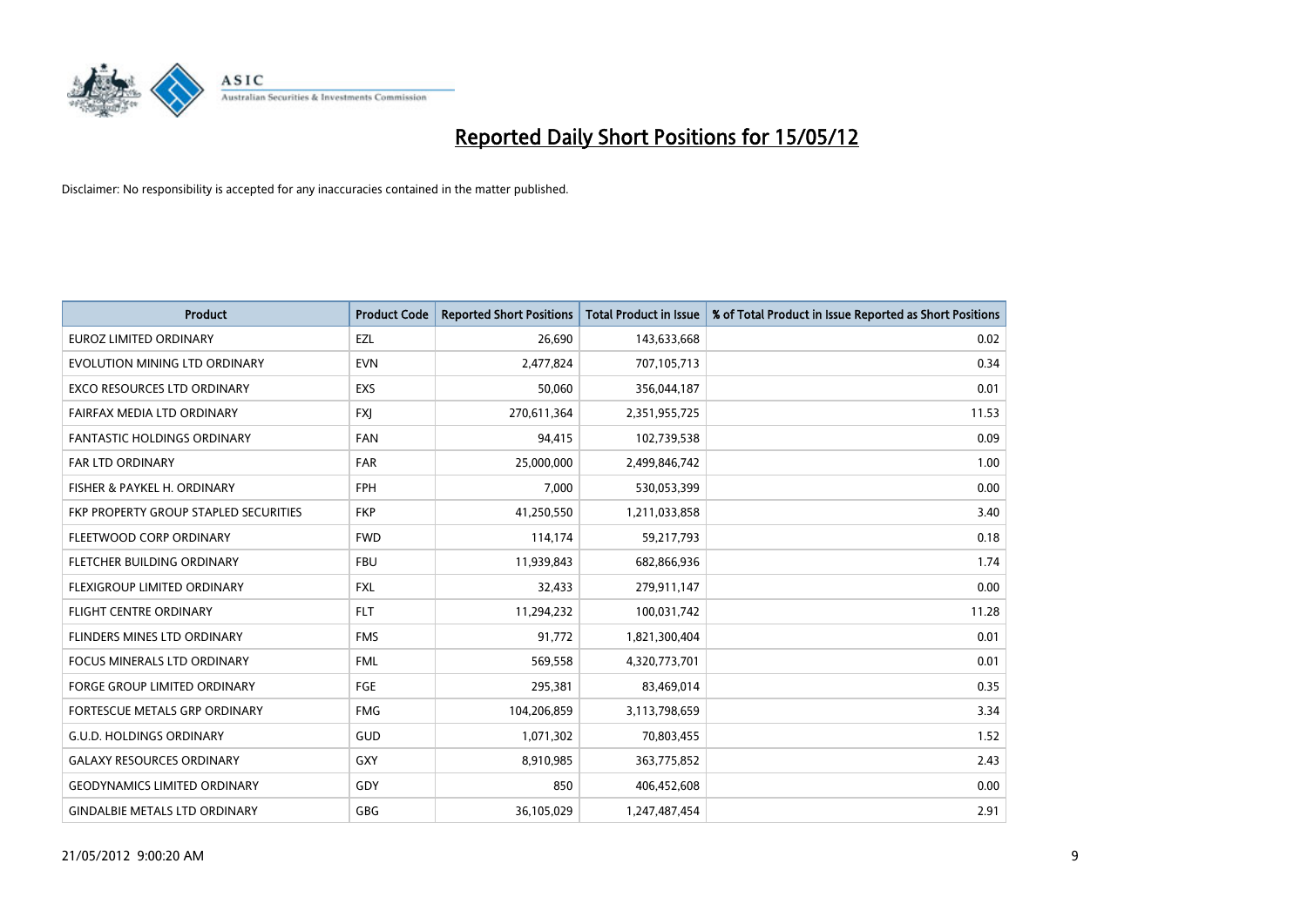

| <b>Product</b>                                   | <b>Product Code</b> | <b>Reported Short Positions</b> | <b>Total Product in Issue</b> | % of Total Product in Issue Reported as Short Positions |
|--------------------------------------------------|---------------------|---------------------------------|-------------------------------|---------------------------------------------------------|
| <b>GLOBAL CONSTRUCTION ORDINARY</b>              | GCS                 | 50,000                          | 116,464,741                   | 0.04                                                    |
| <b>GLOUCESTER COAL ORDINARY</b>                  | GCL                 | 1,216,591                       | 202,905,967                   | 0.58                                                    |
| <b>GOLD ROAD RES LTD ORDINARY</b>                | GOR                 | 158,619                         | 389,975,665                   | 0.05                                                    |
| <b>GOODMAN FIELDER, ORDINARY</b>                 | <b>GFF</b>          | 31,889,451                      | 1,955,559,207                 | 1.63                                                    |
| <b>GOODMAN GROUP STAPLED US PROHIBIT.</b>        | <b>GMG</b>          | 15,054,678                      | 1,549,551,920                 | 0.96                                                    |
| <b>GPT GROUP STAPLED SEC.</b>                    | GPT                 | 8,041,394                       | 1,788,553,046                 | 0.45                                                    |
| <b>GRAINCORP LIMITED A CLASS ORDINARY</b>        | <b>GNC</b>          | 668,234                         | 198,318,900                   | 0.34                                                    |
| <b>GRANGE RESOURCES. ORDINARY</b>                | GRR                 | 2,074,175                       | 1,154,766,592                 | 0.18                                                    |
| <b>GREENLAND MIN EN LTD ORDINARY</b>             | GGG                 | 3,975,679                       | 416,390,488                   | 0.94                                                    |
| <b>GROWTHPOINT PROPERTY ORD/UNIT STAPLED SEC</b> | GOZ                 | 148,392                         | 291,904,374                   | 0.05                                                    |
| <b>GRYPHON MINERALS LTD ORDINARY</b>             | GRY                 | 5,718,918                       | 348,264,983                   | 1.64                                                    |
| <b>GUILDFORD COAL LTD ORDINARY</b>               | <b>GUF</b>          | 2,081,810                       | 276,867,530                   | 0.76                                                    |
| <b>GUINNESS PEAT GROUP. CDI 1:1</b>              | <b>GPG</b>          | 15,000                          | 250,584,860                   | 0.01                                                    |
| <b>GUNNS LIMITED ORDINARY</b>                    | <b>GNS</b>          | 61,511,210                      | 848,401,559                   | 7.24                                                    |
| <b>GWA GROUP LTD ORDINARY</b>                    | <b>GWA</b>          | 17,288,975                      | 302,005,514                   | 5.76                                                    |
| HARVEY NORMAN ORDINARY                           | <b>HVN</b>          | 95,229,443                      | 1,062,316,784                 | 8.95                                                    |
| HASTIE GROUP LIMITED ORDINARY                    | <b>HST</b>          | 232,793                         | 137,353,504                   | 0.17                                                    |
| HASTINGS DIVERSIFIED STAPLED SECURITY            | <b>HDF</b>          | 756,047                         | 530,001,072                   | 0.14                                                    |
| <b>HAVILAH RESOURCES NL ORDINARY</b>             | <b>HAV</b>          | 126,344                         | 101,311,223                   | 0.12                                                    |
| <b>HENDERSON GROUP CDI 1:1</b>                   | <b>HGG</b>          | 10,933,270                      | 679,989,580                   | 1.63                                                    |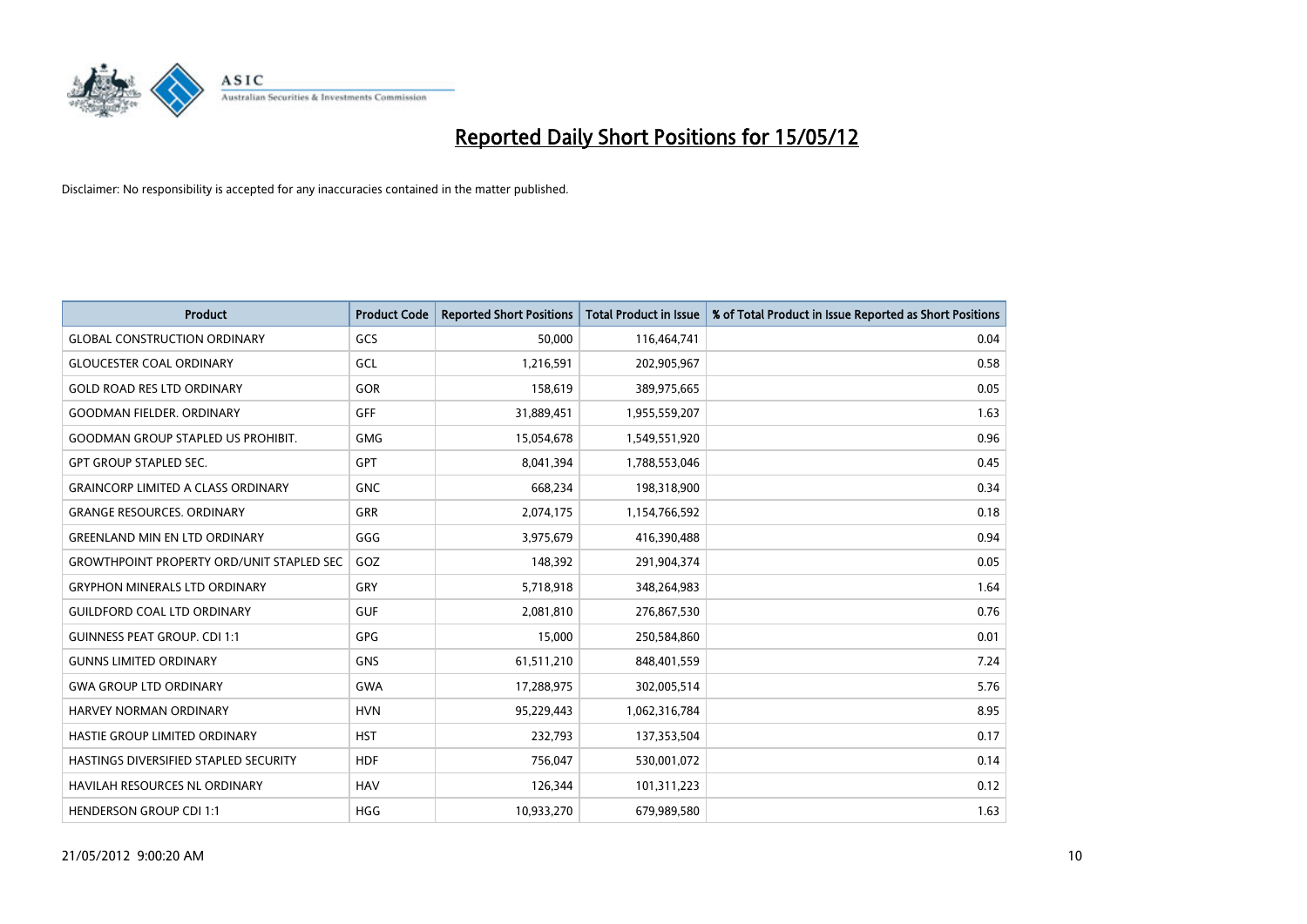

| <b>Product</b>                                | <b>Product Code</b> | <b>Reported Short Positions</b> | <b>Total Product in Issue</b> | % of Total Product in Issue Reported as Short Positions |
|-----------------------------------------------|---------------------|---------------------------------|-------------------------------|---------------------------------------------------------|
| HFA HOLDINGS LIMITED ORDINARY                 | <b>HFA</b>          | 3,809                           | 117,332,831                   | 0.00                                                    |
| HIGHLANDS PACIFIC ORDINARY                    | HIG                 | 77,597                          | 686,202,481                   | 0.01                                                    |
| HILLGROVE RES LTD ORDINARY                    | <b>HGO</b>          | 11,834,396                      | 793,698,575                   | 1.50                                                    |
| HILLS HOLDINGS LTD ORDINARY                   | <b>HIL</b>          | 3,604,037                       | 246,500,444                   | 1.44                                                    |
| HORIZON OIL LIMITED ORDINARY                  | <b>HZN</b>          | 25,730,149                      | 1,130,811,515                 | 2.29                                                    |
| <b>ICON ENERGY LIMITED ORDINARY</b>           | <b>ICN</b>          | 6,415                           | 469,301,394                   | 0.00                                                    |
| <b>IINET LIMITED ORDINARY</b>                 | <b>IIN</b>          | 30,551                          | 160,968,847                   | 0.01                                                    |
| ILUKA RESOURCES ORDINARY                      | ILU                 | 27,769,260                      | 418,700,517                   | 6.61                                                    |
| <b>IMDEX LIMITED ORDINARY</b>                 | <b>IMD</b>          | 477,390                         | 208,250,426                   | 0.24                                                    |
| IMF (AUSTRALIA) LTD ORDINARY                  | <b>IMF</b>          | 136,562                         | 123,828,193                   | 0.11                                                    |
| <b>INCITEC PIVOT ORDINARY</b>                 | IPL                 | 5,600,266                       | 1,628,730,107                 | 0.33                                                    |
| <b>INDEPENDENCE GROUP ORDINARY</b>            | <b>IGO</b>          | 9,828,291                       | 232,882,535                   | 4.24                                                    |
| INDOPHIL RESOURCES ORDINARY                   | <b>IRN</b>          | 917,264                         | 1,203,146,194                 | 0.07                                                    |
| <b>INDUSTREA LIMITED ORDINARY</b>             | IDL                 | 687,489                         | 370,268,218                   | 0.20                                                    |
| <b>INFIGEN ENERGY STAPLED SECURITIES</b>      | <b>IFN</b>          | 4,652,788                       | 762,265,972                   | 0.62                                                    |
| INSURANCE AUSTRALIA ORDINARY                  | IAG                 | 2,038,575                       | 2,079,034,021                 | 0.07                                                    |
| INTEGRA MINING LTD. ORDINARY                  | IGR                 | 4,404,615                       | 846,293,881                   | 0.53                                                    |
| <b>INTREPID MINES ORDINARY</b>                | <b>IAU</b>          | 8,612,566                       | 524,456,741                   | 1.64                                                    |
| <b>INVESTA OFFICE FUND STAPLED SECURITIES</b> | <b>IOF</b>          | 1,443,002                       | 614,047,458                   | 0.24                                                    |
| <b>INVOCARE LIMITED ORDINARY</b>              | <b>IVC</b>          | 2,980,205                       | 110,030,298                   | 2.71                                                    |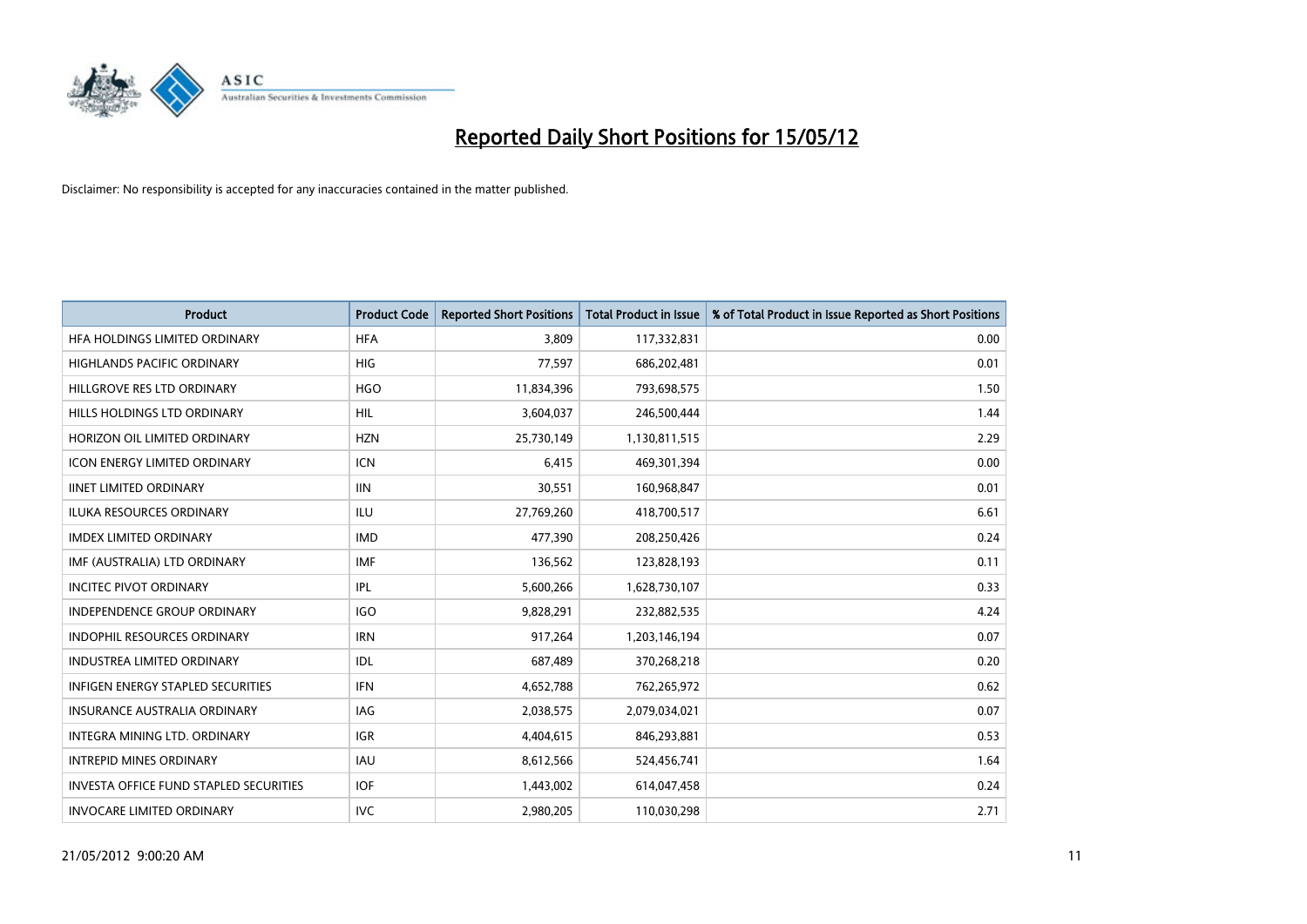

| <b>Product</b>                           | <b>Product Code</b> | <b>Reported Short Positions</b> | <b>Total Product in Issue</b> | % of Total Product in Issue Reported as Short Positions |
|------------------------------------------|---------------------|---------------------------------|-------------------------------|---------------------------------------------------------|
| ION LIMITED ORDINARY                     | <b>ION</b>          | 164,453                         | 256,365,105                   | 0.06                                                    |
| <b>IOOF HOLDINGS LTD ORDINARY</b>        | IFL                 | 744,957                         | 229,794,395                   | 0.33                                                    |
| <b>IRESS LIMITED ORDINARY</b>            | <b>IRE</b>          | 2,750,254                       | 127,036,010                   | 2.17                                                    |
| <b>IRON ORE HOLDINGS ORDINARY</b>        | <b>IOH</b>          | 51,874                          | 165,862,170                   | 0.03                                                    |
| <b>IVANHOE AUSTRALIA ORDINARY</b>        | <b>IVA</b>          | 3,094,891                       | 553,921,745                   | 0.56                                                    |
| JAMES HARDIE INDUST CHESS DEPOSITARY INT | <b>IHX</b>          | 15,013,474                      | 437,185,963                   | 3.43                                                    |
| <b>JB HI-FI LIMITED ORDINARY</b>         | <b>IBH</b>          | 23,598,659                      | 98,850,643                    | 23.86                                                   |
| <b>JUPITER MINES ORDINARY</b>            | <b>IMS</b>          | 50,383                          | 1,806,834,044                 | 0.00                                                    |
| <b>KAGARA LTD ORDINARY</b>               | KZL                 | 3,475,166                       | 798,953,117                   | 0.42                                                    |
| KANGAROO RES LTD ORDINARY                | <b>KRL</b>          | 183,108                         | 3,434,430,012                 | 0.00                                                    |
| KAROON GAS AUSTRALIA ORDINARY            | <b>KAR</b>          | 579,944                         | 221,420,769                   | 0.25                                                    |
| KATHMANDU HOLD LTD ORDINARY              | <b>KMD</b>          | 1,762,350                       | 200,000,000                   | 0.88                                                    |
| <b>KBL MINING LIMITED ORDINARY</b>       | <b>KBL</b>          | 1,820                           | 241,361,631                   | 0.00                                                    |
| <b>KENTOR GOLD LIMITED ORDINARY</b>      | KGL                 | 1,490                           | 106,209,874                   | 0.00                                                    |
| <b>KEYBRIDGE CAPITAL ORDINARY</b>        | <b>KBC</b>          | $\mathbf{1}$                    | 172,070,564                   | 0.00                                                    |
| KINGSGATE CONSOLID. ORDINARY             | <b>KCN</b>          | 6,092,704                       | 151,263,789                   | 4.02                                                    |
| KINGSROSE MINING LTD ORDINARY            | <b>KRM</b>          | 190,260                         | 279,471,062                   | 0.05                                                    |
| LEIGHTON HOLDINGS ORDINARY               | LEI                 | 10,932,144                      | 337,087,596                   | 3.23                                                    |
| LEND LEASE GROUP UNIT/ORD STAPLED        | LLC                 | 4,012,349                       | 572,789,827                   | 0.69                                                    |
| LINC ENERGY LTD ORDINARY                 | <b>LNC</b>          | 22,922,584                      | 504,487,631                   | 4.52                                                    |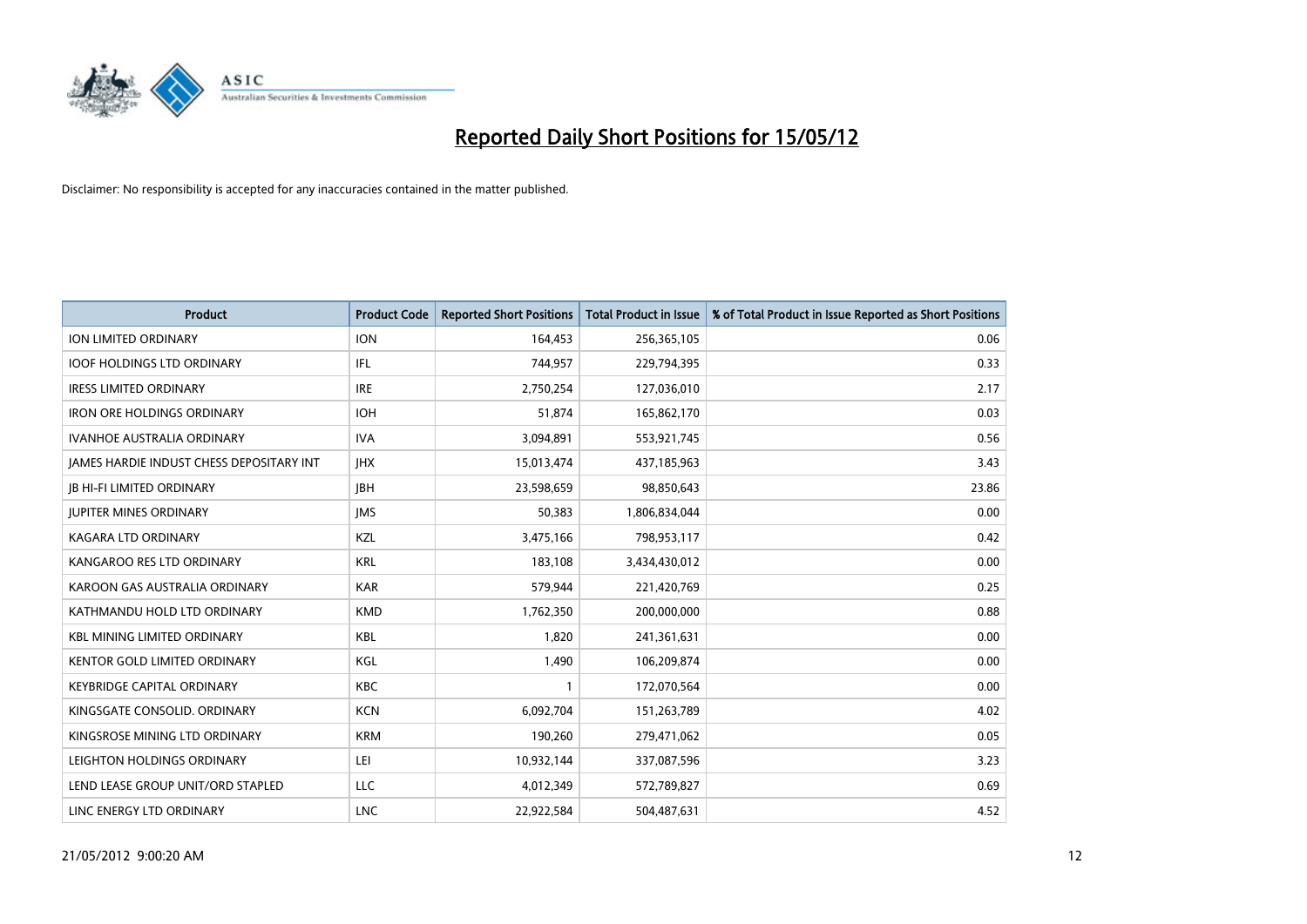

| <b>Product</b>                        | <b>Product Code</b> | <b>Reported Short Positions</b> | <b>Total Product in Issue</b> | % of Total Product in Issue Reported as Short Positions |
|---------------------------------------|---------------------|---------------------------------|-------------------------------|---------------------------------------------------------|
| LIQUEFIED NATURAL ORDINARY            | <b>LNG</b>          | 272,800                         | 267,699,015                   | 0.10                                                    |
| LUDOWICI LIMITED ORDINARY             | LDW                 | 8,244                           | 29,623,203                    | 0.03                                                    |
| <b>LYNAS CORPORATION ORDINARY</b>     | <b>LYC</b>          | 169,785,266                     | 1,714,596,913                 | 9.93                                                    |
| M2 TELECOMMUNICATION ORDINARY         | <b>MTU</b>          | 1,985,672                       | 125,026,410                   | 1.59                                                    |
| <b>MACA LIMITED ORDINARY</b>          | <b>MLD</b>          | 42,858                          | 150,000,000                   | 0.02                                                    |
| <b>MACMAHON HOLDINGS ORDINARY</b>     | <b>MAH</b>          | 5,488,355                       | 738,631,705                   | 0.75                                                    |
| MACO ATLAS ROADS GRP ORDINARY STAPLED | <b>MQA</b>          | 5,986,653                       | 464,279,594                   | 1.30                                                    |
| MACQUARIE GROUP LTD ORDINARY          | MQG                 | 9,250,938                       | 348,591,030                   | 2.62                                                    |
| MARENGO MINING ORDINARY               | <b>MGO</b>          | 39,850                          | 1,003,745,113                 | 0.00                                                    |
| <b>MATRIX C &amp; E LTD ORDINARY</b>  | <b>MCE</b>          | 675,947                         | 77,081,507                    | 0.88                                                    |
| MAVERICK DRILLING ORDINARY            | <b>MAD</b>          | 327,526                         | 267,594,286                   | 0.12                                                    |
| MCMILLAN SHAKESPEARE ORDINARY         | <b>MMS</b>          | 43,863                          | 74,523,965                    | 0.05                                                    |
| MEDUSA MINING LTD ORDINARY            | <b>MML</b>          | 2,668,464                       | 188,903,911                   | 1.41                                                    |
| MEO AUSTRALIA LTD ORDINARY            | <b>MEO</b>          | 5,482,053                       | 539,913,260                   | 1.02                                                    |
| <b>MERMAID MARINE ORDINARY</b>        | <b>MRM</b>          | 424,752                         | 219,311,642                   | 0.20                                                    |
| MESOBLAST LIMITED ORDINARY            | <b>MSB</b>          | 14,422,425                      | 284,478,361                   | 5.06                                                    |
| METALS X LIMITED ORDINARY             | <b>MLX</b>          | 371,052                         | 1,320,047,397                 | 0.03                                                    |
| METCASH LIMITED ORDINARY              | <b>MTS</b>          | 40,384,340                      | 771,345,864                   | 5.23                                                    |
| METMINCO LIMITED ORDINARY             | <b>MNC</b>          | 2,416,914                       | 1,749,541,573                 | 0.13                                                    |
| MHM METALS LIMITED ORDINARY           | <b>MHM</b>          | 37,083                          | 104,620,568                   | 0.04                                                    |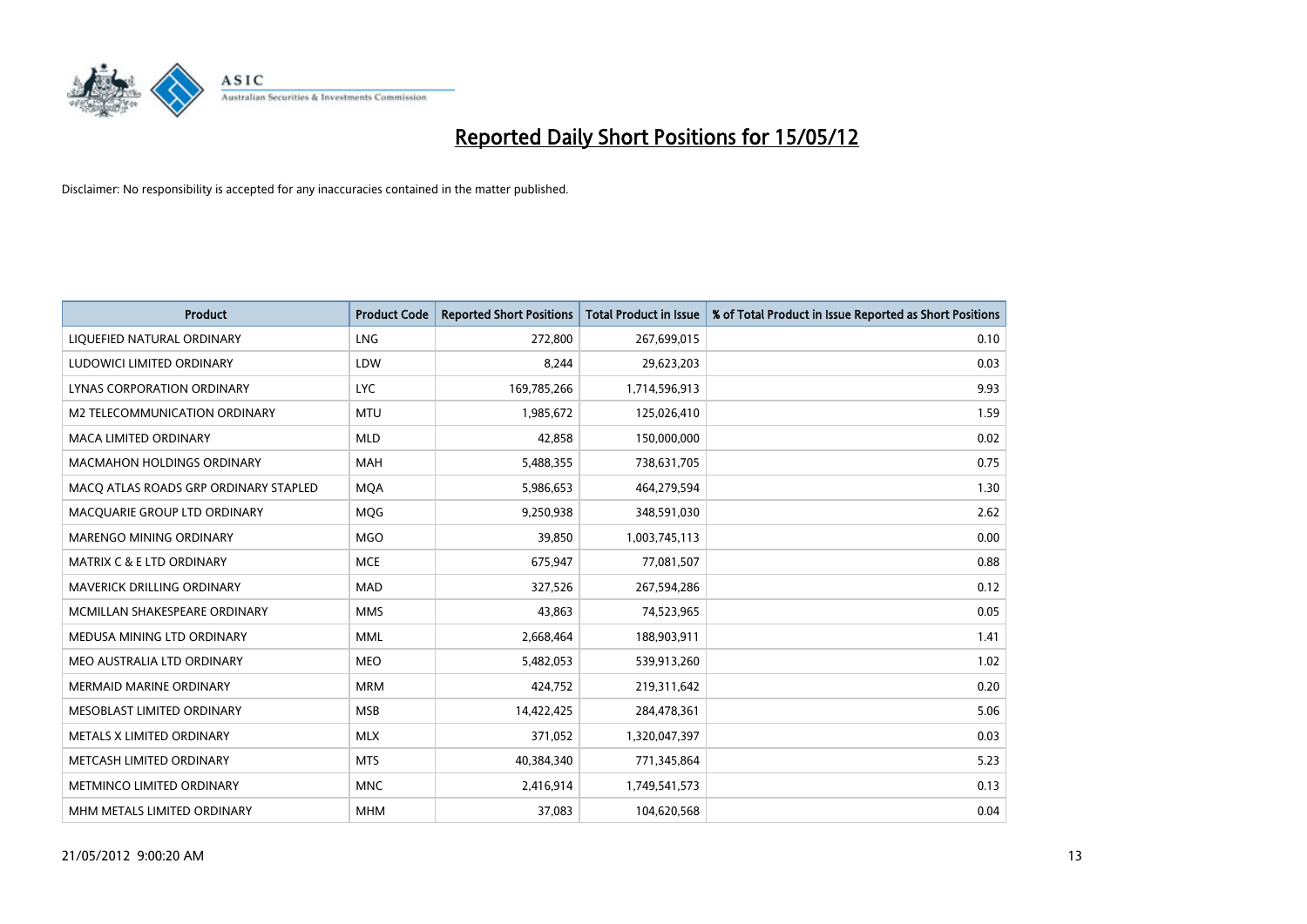

| <b>Product</b>                    | <b>Product Code</b> | <b>Reported Short Positions</b> | <b>Total Product in Issue</b> | % of Total Product in Issue Reported as Short Positions |
|-----------------------------------|---------------------|---------------------------------|-------------------------------|---------------------------------------------------------|
| MICLYN EXP OFFSHR ORDINARY        | <b>MIO</b>          | 948,399                         | 278,515,705                   | 0.34                                                    |
| MILTON CORPORATION ORDINARY       | <b>MLT</b>          | 12,800                          | 121,625,655                   | 0.01                                                    |
| MINCOR RESOURCES NL ORDINARY      | <b>MCR</b>          | 1,742,800                       | 194,354,889                   | 0.89                                                    |
| MINERAL DEPOSITS ORDINARY         | <b>MDL</b>          | 68,263                          | 83,538,786                    | 0.08                                                    |
| MINERAL RESOURCES, ORDINARY       | <b>MIN</b>          | 1,286,577                       | 184,856,018                   | 0.68                                                    |
| MIRABELA NICKEL LTD ORDINARY      | <b>MBN</b>          | 25,437,950                      | 492,639,590                   | 5.17                                                    |
| MIRVAC GROUP STAPLED SECURITIES   | <b>MGR</b>          | 10,116,595                      | 3,418,236,755                 | 0.30                                                    |
| MOLOPO ENERGY LTD ORDINARY        | <b>MPO</b>          | 668,488                         | 245,579,810                   | 0.28                                                    |
| MOLY MINES LIMITED ORDINARY       | <b>MOL</b>          | 414,858                         | 384,893,989                   | 0.11                                                    |
| MONADELPHOUS GROUP ORDINARY       | <b>MND</b>          | 2,611,497                       | 88,674,327                    | 2.94                                                    |
| MORTGAGE CHOICE LTD ORDINARY      | <b>MOC</b>          | 2,231,517                       | 120,319,572                   | 1.85                                                    |
| <b>MOUNT GIBSON IRON ORDINARY</b> | <b>MGX</b>          | 11,887,688                      | 1,085,516,652                 | 1.07                                                    |
| MOUNT MAGNET SOUTH ORDINARY       | <b>MUM</b>          | 543,548                         | 369,315,612                   | 0.15                                                    |
| MURCHISON METALS LTD ORDINARY     | <b>MMX</b>          | 4,342,264                       | 450,093,277                   | 0.96                                                    |
| MYER HOLDINGS LTD ORDINARY        | <b>MYR</b>          | 70,790,766                      | 583,384,551                   | 12.13                                                   |
| NATIONAL AUST. BANK ORDINARY      | <b>NAB</b>          | 11,736,797                      | 2,239,201,841                 | 0.50                                                    |
| NAVIGATOR RESOURCES ORDINARY      | <b>NAV</b>          | 500                             | 2,222,216,576                 | 0.00                                                    |
| NAVITAS LIMITED ORDINARY          | <b>NVT</b>          | 11,800,257                      | 375,318,628                   | 3.17                                                    |
| NEON ENERGY LIMITED ORDINARY      | <b>NEN</b>          | 725,508                         | 436,464,518                   | 0.17                                                    |
| NEW HOPE CORPORATION ORDINARY     | <b>NHC</b>          | 1,452,331                       | 830,411,534                   | 0.18                                                    |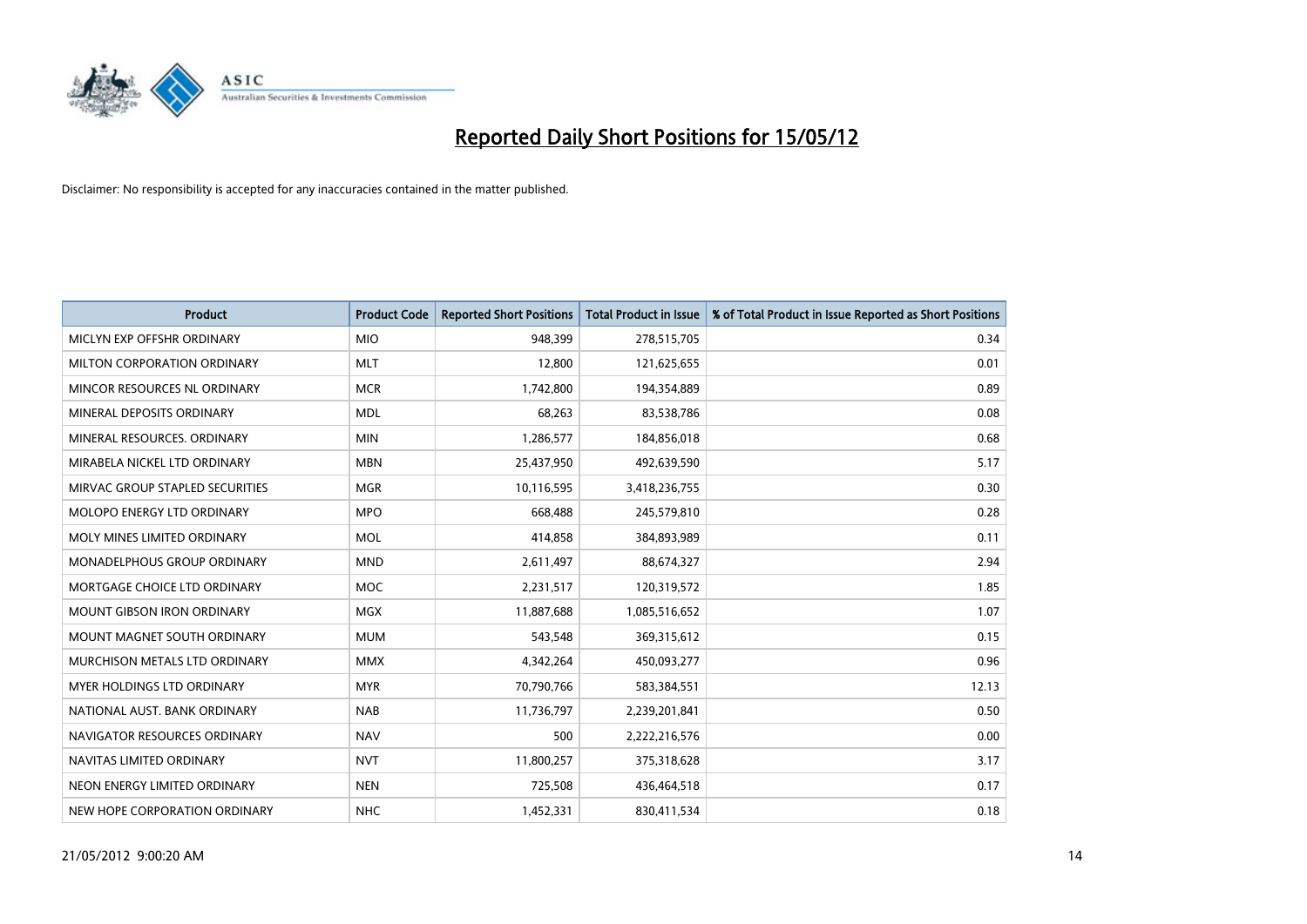

| <b>Product</b>                        | <b>Product Code</b> | <b>Reported Short Positions</b> | Total Product in Issue | % of Total Product in Issue Reported as Short Positions |
|---------------------------------------|---------------------|---------------------------------|------------------------|---------------------------------------------------------|
| NEWCREST MINING ORDINARY              | <b>NCM</b>          | 2,652,595                       | 765,000,000            | 0.31                                                    |
| NEWS CORP A NON-VOTING CDI            | <b>NWSLV</b>        | 2,843,459                       | 1,628,455,245          | 0.16                                                    |
| NEWS CORP B VOTING CDI                | <b>NWS</b>          | 1,153,572                       | 798,520,953            | 0.13                                                    |
| NEWSAT LIMITED ORDINARY               | <b>NWT</b>          | 2,950                           | 230,551,357            | 0.00                                                    |
| NEXTDC LIMITED ORDINARY               | <b>NXT</b>          | 1,080,076                       | 145,320,558            | 0.73                                                    |
| NEXUS ENERGY LIMITED ORDINARY         | <b>NXS</b>          | 3,947,829                       | 1,329,821,159          | 0.29                                                    |
| NIB HOLDINGS LIMITED ORDINARY         | <b>NHF</b>          | 142,381                         | 439,004,182            | 0.03                                                    |
| NIDO PETROLEUM ORDINARY               | <b>NDO</b>          | 105,313                         | 1,389,163,151          | 0.01                                                    |
| NOBLE MINERAL RES ORDINARY            | <b>NMG</b>          | 2,572,948                       | 591,294,002            | 0.43                                                    |
| NORTHERN IRON LTD ORDINARY            | <b>NFE</b>          | 353,860                         | 369,980,113            | 0.08                                                    |
| NORTHERN STAR ORDINARY                | <b>NST</b>          | 220,443                         | 402,170,706            | 0.05                                                    |
| NRW HOLDINGS LIMITED ORDINARY         | <b>NWH</b>          | 1,870,911                       | 278,888,011            | 0.68                                                    |
| NUCOAL RESOURCES LTD ORDINARY         | <b>NCR</b>          | 106,237                         | 768,612,354            | 0.01                                                    |
| NUFARM LIMITED ORDINARY               | <b>NUF</b>          | 5,350,365                       | 262,142,247            | 2.04                                                    |
| <b>OAKTON LIMITED ORDINARY</b>        | <b>OKN</b>          | 831,688                         | 93,800,235             | 0.88                                                    |
| OCEANAGOLD CORP. CHESS DEPOSITARY INT | <b>OGC</b>          | 1,679,490                       | 262,834,376            | 0.63                                                    |
| OIL SEARCH LTD ORDINARY               | OSH                 | 6,313,201                       | 1,331,356,047          | 0.47                                                    |
| OM HOLDINGS LIMITED ORDINARY          | OMH                 | 5,215,531                       | 604,105,150            | 0.86                                                    |
| <b>ONESTEEL LIMITED ORDINARY</b>      | OST                 | 17,586,699                      | 1,345,665,626          | 1.30                                                    |
| OPUS GROUP LTD ORDINARY               | <b>OPG</b>          | 1,250                           | 53,678,177             | 0.00                                                    |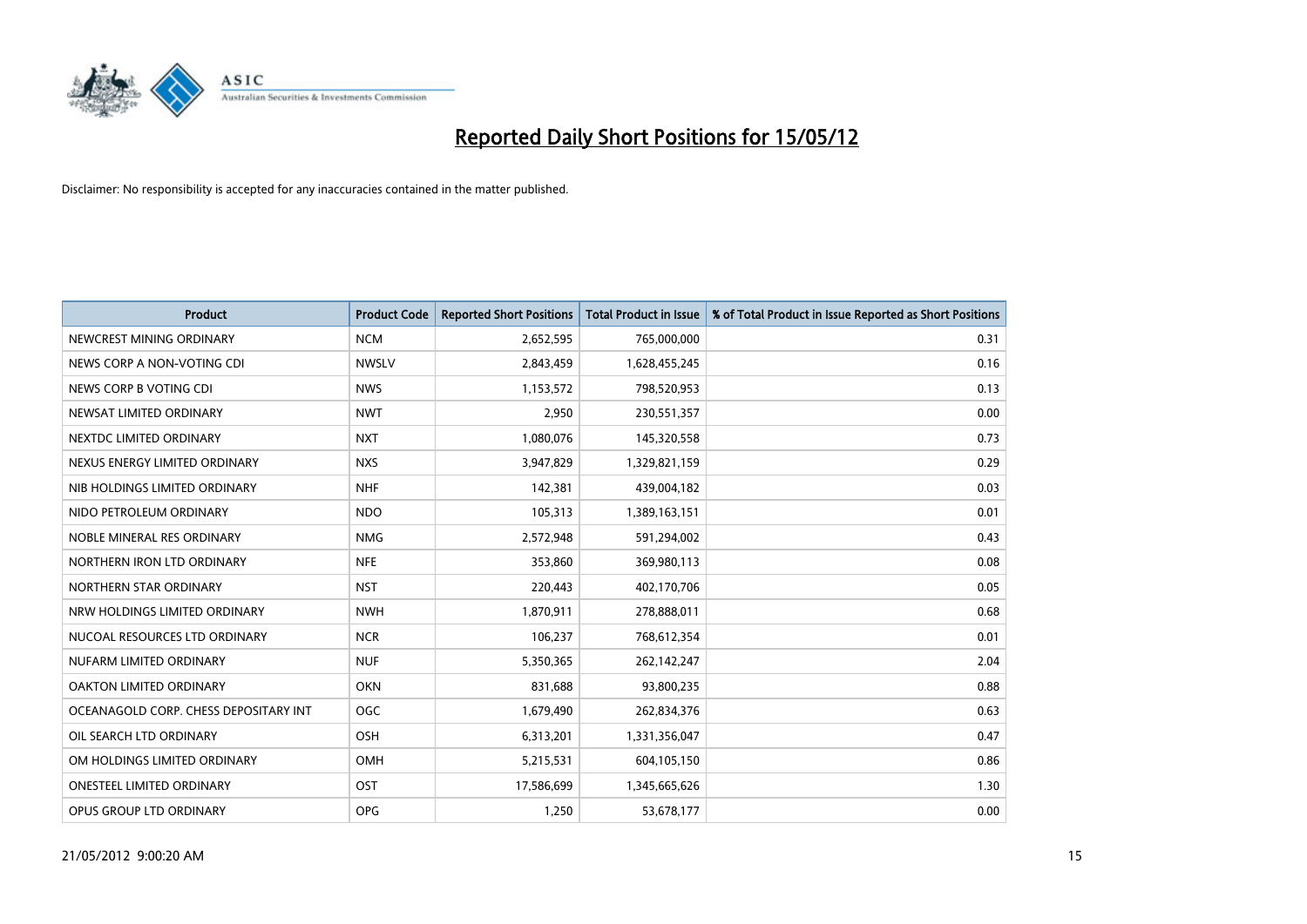

| <b>Product</b>                 | <b>Product Code</b> | <b>Reported Short Positions</b> | <b>Total Product in Issue</b> | % of Total Product in Issue Reported as Short Positions |
|--------------------------------|---------------------|---------------------------------|-------------------------------|---------------------------------------------------------|
| ORICA LIMITED ORDINARY         | ORI                 | 2,972,543                       | 365,007,037                   | 0.79                                                    |
| ORIGIN ENERGY ORDINARY         | <b>ORG</b>          | 8,294,569                       | 1,089,498,390                 | 0.73                                                    |
| OROCOBRE LIMITED ORDINARY      | <b>ORE</b>          | 62,922                          | 103,195,029                   | 0.05                                                    |
| OROTONGROUP LIMITED ORDINARY   | ORL                 | 208,638                         | 40,880,902                    | 0.50                                                    |
| OZ MINERALS ORDINARY           | OZL                 | 5,377,163                       | 310,331,740                   | 1.73                                                    |
| <b>PACIFIC BRANDS ORDINARY</b> | <b>PBG</b>          | 5,505,755                       | 912,915,695                   | 0.60                                                    |
| PALADIN ENERGY LTD ORDINARY    | <b>PDN</b>          | 68,555,693                      | 835,645,290                   | 8.20                                                    |
| PAN PACIFIC PETROL. ORDINARY   | <b>PPP</b>          | 7,750                           | 588,612,110                   | 0.00                                                    |
| PANAUST LIMITED ORDINARY       | <b>PNA</b>          | 1,897,793                       | 602,479,854                   | 0.32                                                    |
| PANCONTINENTAL OIL ORDINARY    | <b>PCL</b>          | 1,560,958                       | 991,279,809                   | 0.16                                                    |
| PANORAMIC RESOURCES ORDINARY   | PAN                 | 2,609,162                       | 207,050,710                   | 1.26                                                    |
| PAPERLINX LIMITED ORDINARY     | <b>PPX</b>          | 1,273,212                       | 609,280,761                   | 0.21                                                    |
| PAPILLON RES LTD ORDINARY      | PIR                 | 155,762                         | 243,414,325                   | 0.05                                                    |
| PEAK RESOURCES ORDINARY        | PEK                 | 436                             | 207,916,802                   | 0.00                                                    |
| PEET LIMITED ORDINARY          | <b>PPC</b>          | 707,852                         | 320,170,604                   | 0.22                                                    |
| PENINSULA ENERGY LTD ORDINARY  | <b>PEN</b>          | 4,832,579                       | 2,163,955,626                 | 0.23                                                    |
| PERILYA LIMITED ORDINARY       | PEM                 | 380,265                         | 769,316,426                   | 0.05                                                    |
| PERPETUAL LIMITED ORDINARY     | <b>PPT</b>          | 1,911,537                       | 41,980,678                    | 4.56                                                    |
| PERSEUS MINING LTD ORDINARY    | PRU                 | 12,628,135                      | 457,962,088                   | 2.76                                                    |
| PHARMAXIS LTD ORDINARY         | <b>PXS</b>          | 3,665,989                       | 306,190,989                   | 1.20                                                    |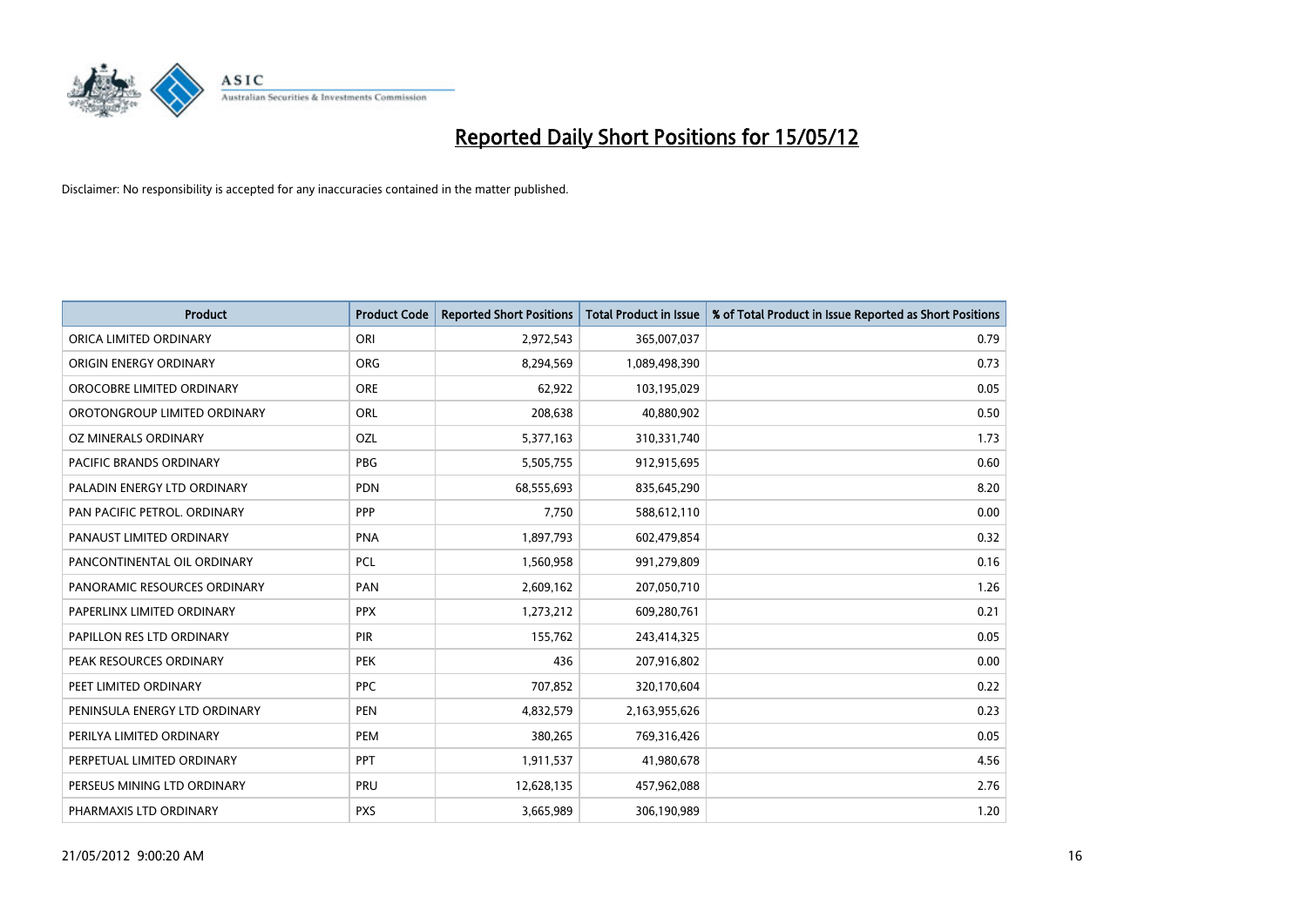

| <b>Product</b>                      | <b>Product Code</b> | <b>Reported Short Positions</b> | <b>Total Product in Issue</b> | % of Total Product in Issue Reported as Short Positions |
|-------------------------------------|---------------------|---------------------------------|-------------------------------|---------------------------------------------------------|
| PHOSPHAGENICS LTD. ORDINARY         | <b>POH</b>          | 96,072                          | 1,020,215,957                 | 0.01                                                    |
| PLATINUM ASSET ORDINARY             | <b>PTM</b>          | 9,061,357                       | 561,347,878                   | 1.62                                                    |
| PLATINUM AUSTRALIA ORDINARY         | <b>PLA</b>          | 246,649                         | 504,968,043                   | 0.04                                                    |
| PMI GOLD CORP CDI 1:1               | <b>PVM</b>          | 170,437                         | 71,581,426                    | 0.24                                                    |
| PMP LIMITED ORDINARY                | <b>PMP</b>          | 40,507                          | 323,781,124                   | 0.01                                                    |
| PREMIER INVESTMENTS ORDINARY        | <b>PMV</b>          | 363,986                         | 155,260,377                   | 0.22                                                    |
| PRIMA BIOMED LTD ORDINARY           | <b>PRR</b>          | 1,729,399                       | 1,066,063,388                 | 0.16                                                    |
| PRIMARY HEALTH CARE ORDINARY        | <b>PRY</b>          | 14,119,864                      | 501,717,314                   | 2.81                                                    |
| PRIMEAG AUSTRALIA ORDINARY          | PAG                 | 175,853                         | 266,394,444                   | 0.07                                                    |
| PROGRAMMED ORDINARY                 | <b>PRG</b>          | 283,315                         | 118,173,778                   | 0.23                                                    |
| <b>QANTAS AIRWAYS ORDINARY</b>      | QAN                 | 15,778,100                      | 2,265,123,620                 | 0.70                                                    |
| OBE INSURANCE GROUP ORDINARY        | OBE                 | 36,721,999                      | 1,181,682,557                 | 3.13                                                    |
| OR NATIONAL LIMITED ORDINARY        | <b>ORN</b>          | 10,362,658                      | 2,440,000,000                 | 0.41                                                    |
| ORXPHARMA LTD ORDINARY              | <b>QRX</b>          | 336,535                         | 144,539,706                   | 0.24                                                    |
| <b>QUBE LOGISTICS HLDG ORDINARY</b> | QUB                 | 2,789,930                       | 909,407,185                   | 0.30                                                    |
| RAMELIUS RESOURCES ORDINARY         | <b>RMS</b>          | 602,949                         | 335,906,949                   | 0.18                                                    |
| RAMSAY HEALTH CARE ORDINARY         | <b>RHC</b>          | 2,062,675                       | 202,081,252                   | 1.00                                                    |
| RANGE RESOURCES LTD ORDINARY        | <b>RRS</b>          | 459,278                         | 2,118,880,660                 | 0.02                                                    |
| <b>RCR TOMLINSON ORDINARY</b>       | <b>RCR</b>          | 170,272                         | 134,003,971                   | 0.13                                                    |
| <b>REA GROUP ORDINARY</b>           | <b>REA</b>          | 385,650                         | 131,714,699                   | 0.29                                                    |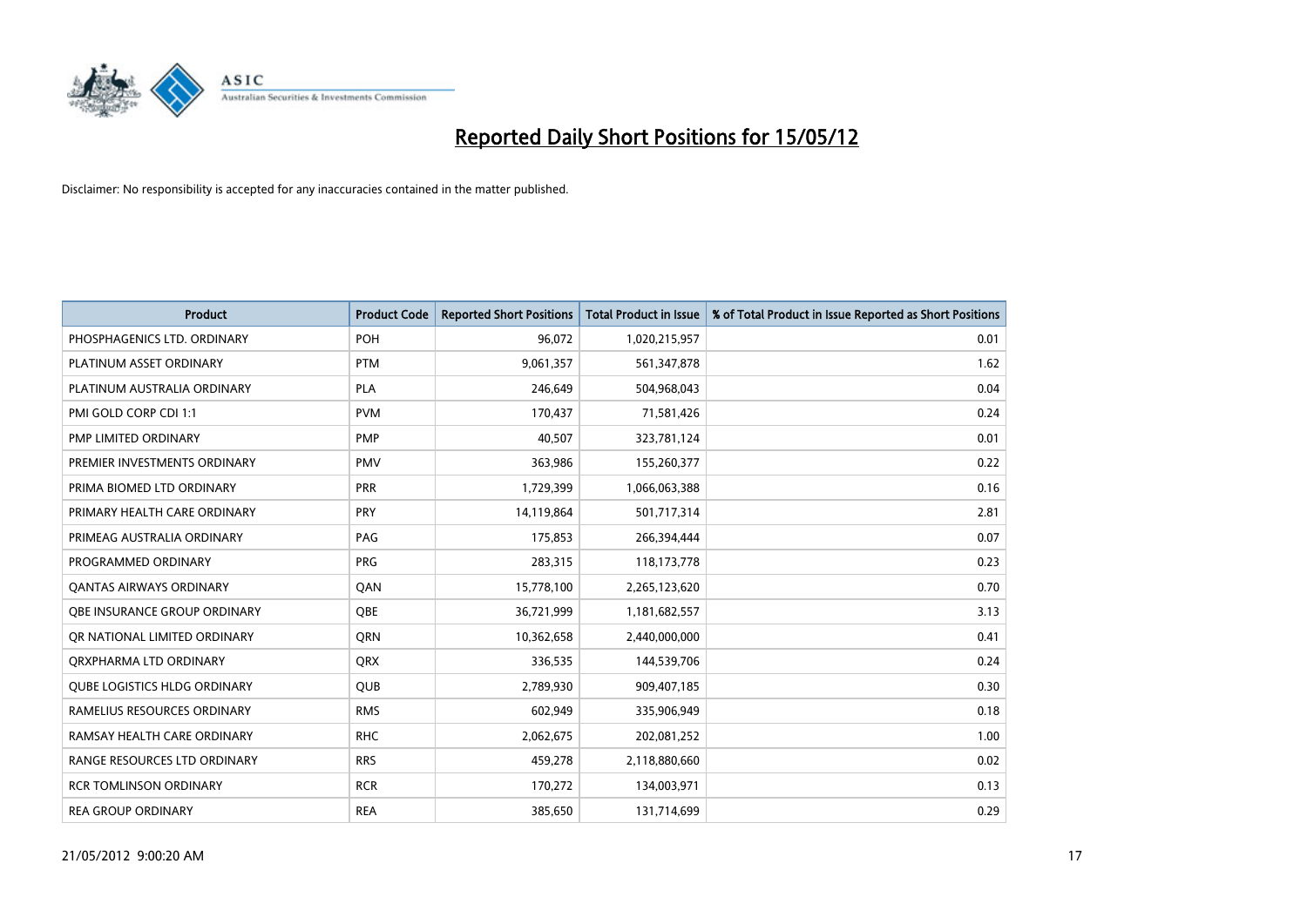

| Product                          | <b>Product Code</b> | <b>Reported Short Positions</b> | <b>Total Product in Issue</b> | % of Total Product in Issue Reported as Short Positions |
|----------------------------------|---------------------|---------------------------------|-------------------------------|---------------------------------------------------------|
| <b>RECKON LIMITED ORDINARY</b>   | <b>RKN</b>          | 825,324                         | 129,488,015                   | 0.64                                                    |
| <b>RED 5 LIMITED ORDINARY</b>    | <b>RED</b>          | 7,520                           | 135,488,008                   | 0.01                                                    |
| <b>RED FORK ENERGY ORDINARY</b>  | <b>RFE</b>          | 127,945                         | 310,229,853                   | 0.04                                                    |
| REDBANK ENERGY LTD ORDINARY      | AEJ                 | 19                              | 786,287                       | 0.00                                                    |
| <b>REDFLEX HOLDINGS ORDINARY</b> | <b>RDF</b>          | $\overline{2}$                  | 110,345,599                   | 0.00                                                    |
| REGIONAL EXPRESS ORDINARY        | <b>REX</b>          | 10,000                          | 121,254,902                   | 0.01                                                    |
| <b>REGIS RESOURCES ORDINARY</b>  | <b>RRL</b>          | 869,275                         | 450,912,907                   | 0.20                                                    |
| RENAISSANCE MINERALS ORDINARY    | <b>RNS</b>          | 2,250,000                       | 135,300,001                   | 1.66                                                    |
| RESMED INC CDI 10:1              | <b>RMD</b>          | 7,599,938                       | 1,556,242,300                 | 0.48                                                    |
| <b>RESOLUTE MINING ORDINARY</b>  | <b>RSG</b>          | 2,103,649                       | 653,224,010                   | 0.31                                                    |
| RESOURCE GENERATION ORDINARY     | <b>RES</b>          | 173                             | 262,895,652                   | 0.00                                                    |
| RETAIL FOOD GROUP ORDINARY       | <b>RFG</b>          | 26,960                          | 108,422,615                   | 0.03                                                    |
| REVERSE CORP LIMITED ORDINARY    | <b>REF</b>          | 100                             | 92,382,175                    | 0.00                                                    |
| REX MINERALS LIMITED ORDINARY    | <b>RXM</b>          | 870,907                         | 176,447,284                   | 0.49                                                    |
| <b>RHG LIMITED ORDINARY</b>      | <b>RHG</b>          | 34,998                          | 308,483,177                   | 0.01                                                    |
| RIALTO ENERGY ORDINARY           | <b>RIA</b>          | 1,414,765                       | 671,347,392                   | 0.21                                                    |
| RIDLEY CORPORATION ORDINARY      | <b>RIC</b>          | 3,545                           | 307,817,071                   | 0.00                                                    |
| RIO TINTO LIMITED ORDINARY       | <b>RIO</b>          | 18,896,598                      | 435,758,720                   | 4.33                                                    |
| ROBUST RESOURCES ORDINARY        | <b>ROL</b>          | 17,326                          | 87,544,097                    | 0.02                                                    |
| ROC OIL COMPANY ORDINARY         | <b>ROC</b>          | 2,337,755                       | 683,235,552                   | 0.35                                                    |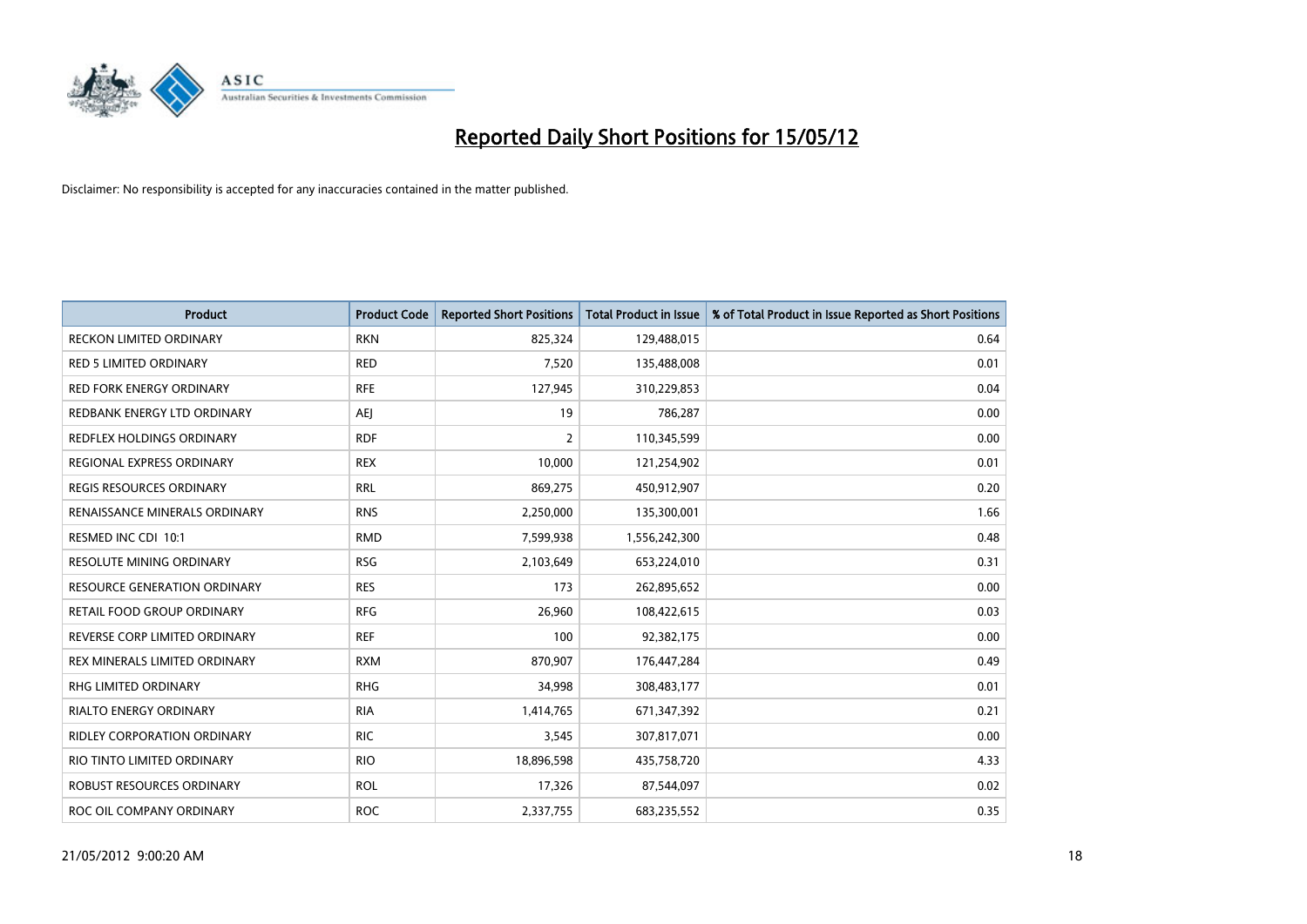

| <b>Product</b>                           | <b>Product Code</b> | <b>Reported Short Positions</b> | <b>Total Product in Issue</b> | % of Total Product in Issue Reported as Short Positions |
|------------------------------------------|---------------------|---------------------------------|-------------------------------|---------------------------------------------------------|
| <b>RURALCO HOLDINGS ORDINARY</b>         | <b>RHL</b>          | 12,000                          | 55,019,284                    | 0.02                                                    |
| SAI GLOBAL LIMITED ORDINARY              | SAI                 | 4,130,792                       | 204,354,836                   | 2.03                                                    |
| SALMAT LIMITED ORDINARY                  | <b>SLM</b>          | 2,701,337                       | 159,802,174                   | 1.69                                                    |
| SAMSON OIL & GAS LTD ORDINARY            | SSN                 | 2,271,108                       | 1,761,638,227                 | 0.12                                                    |
| SANDFIRE RESOURCES ORDINARY              | <b>SFR</b>          | 3,569,249                       | 151,158,635                   | 2.36                                                    |
| SANTOS LTD ORDINARY                      | <b>STO</b>          | 4,242,452                       | 952,784,176                   | 0.43                                                    |
| SARACEN MINERAL ORDINARY                 | <b>SAR</b>          | 2,251,211                       | 594,625,640                   | 0.39                                                    |
| SEDGMAN LIMITED ORDINARY                 | <b>SDM</b>          | 17,573                          | 214,292,930                   | 0.00                                                    |
| SEEK LIMITED ORDINARY                    | <b>SEK</b>          | 12,243,694                      | 337,101,307                   | 3.63                                                    |
| SENEX ENERGY LIMITED ORDINARY            | <b>SXY</b>          | 10,123,833                      | 926,147,416                   | 1.09                                                    |
| SERVCORP LIMITED ORDINARY                | SRV                 | 17,000                          | 98,440,807                    | 0.02                                                    |
| SERVICE STREAM ORDINARY                  | <b>SSM</b>          | 400                             | 283,418,867                   | 0.00                                                    |
| SEVEN GROUP HOLDINGS ORDINARY            | <b>SVW</b>          | 573,912                         | 307,410,281                   | 0.17                                                    |
| SEVEN WEST MEDIA LTD ORDINARY            | <b>SWM</b>          | 11,224,584                      | 666,105,054                   | 1.70                                                    |
| SIGMA PHARMACEUTICAL ORDINARY            | <b>SIP</b>          | 6,210,903                       | 1,181,236,748                 | 0.54                                                    |
| SILEX SYSTEMS ORDINARY                   | <b>SLX</b>          | 716,363                         | 170,143,997                   | 0.42                                                    |
| SILVER LAKE RESOURCE ORDINARY            | <b>SLR</b>          | 370,678                         | 220,264,064                   | 0.17                                                    |
| SIMS METAL MGMT LTD ORDINARY             | SGM                 | 9,209,520                       | 205,856,443                   | 4.46                                                    |
| SINGAPORE TELECOMM. CHESS DEPOSITARY INT | SGT                 | 8,823,031                       | 158,218,641                   | 5.58                                                    |
| SIRTEX MEDICAL ORDINARY                  | <b>SRX</b>          | 4,613                           | 55,768,136                    | 0.01                                                    |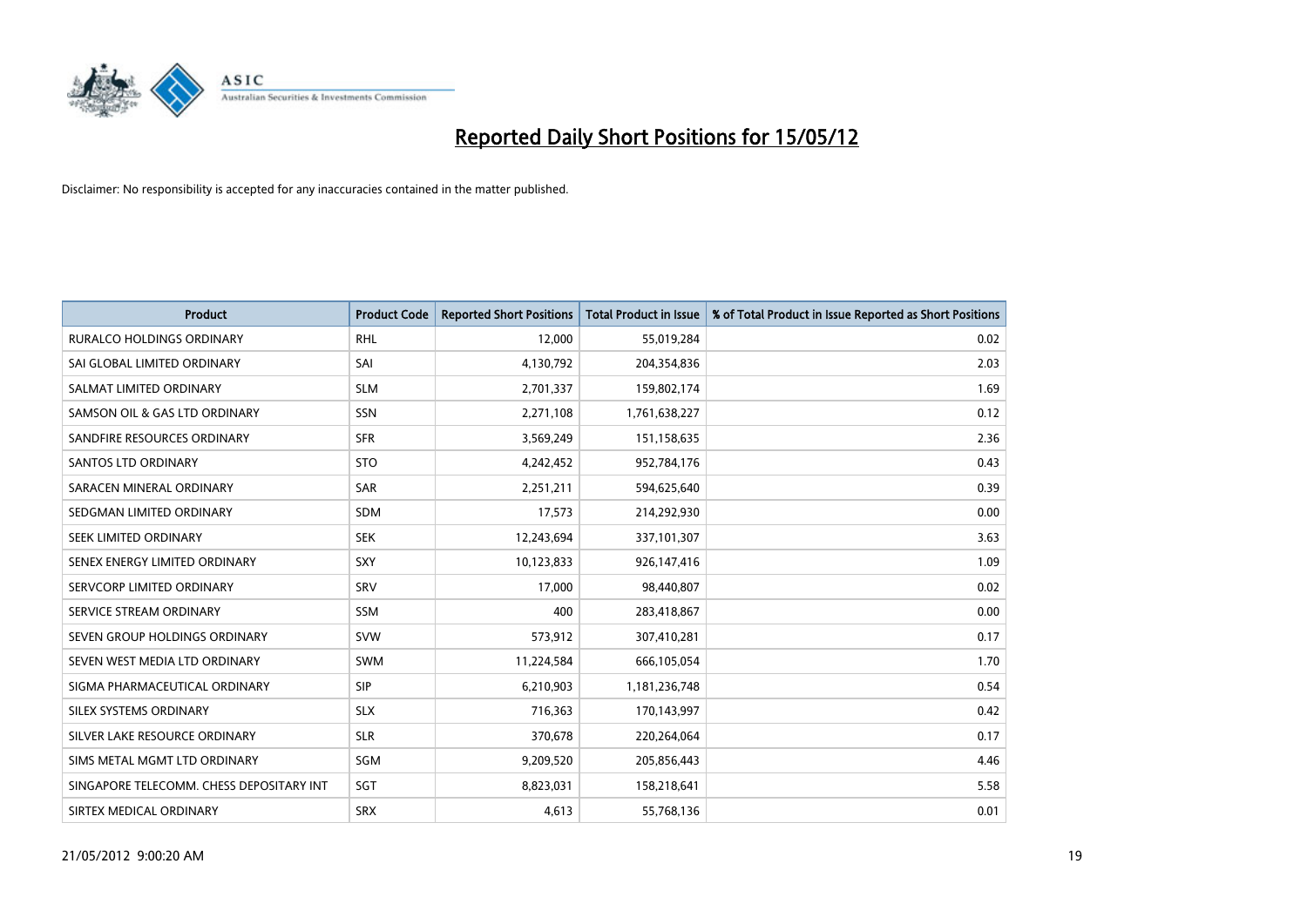

| <b>Product</b>                           | <b>Product Code</b> | <b>Reported Short Positions</b> | <b>Total Product in Issue</b> | % of Total Product in Issue Reported as Short Positions |
|------------------------------------------|---------------------|---------------------------------|-------------------------------|---------------------------------------------------------|
| SKILLED GROUP LTD ORDINARY               | <b>SKE</b>          | 14,896                          | 233,487,276                   | 0.00                                                    |
| SKY CITY ENTERTAIN, ORDINARY             | <b>SKC</b>          | 190,876                         | 576,958,340                   | 0.03                                                    |
| <b>SLATER &amp; GORDON ORDINARY</b>      | SGH                 | 5,783                           | 168,600,731                   | 0.00                                                    |
| SMS MANAGEMENT. ORDINARY                 | <b>SMX</b>          | 605,178                         | 68,415,913                    | 0.90                                                    |
| SONIC HEALTHCARE ORDINARY                | SHL                 | 5,929,084                       | 389,969,875                   | 1.53                                                    |
| SOUL PATTINSON (W.H) ORDINARY            | SOL                 | 12,101                          | 239,395,320                   | 0.01                                                    |
| SOUTH BOULDER MINES ORDINARY             | <b>STB</b>          | 102,513                         | 116,232,826                   | 0.09                                                    |
| SP AUSNET STAPLED SECURITIES             | SPN                 | 1,062,677                       | 2,896,219,682                 | 0.01                                                    |
| SPARK INFRASTRUCTURE STAPLED NOTE & UNIT | SKI                 | 34,007,758                      | 1,326,734,264                 | 2.56                                                    |
| SPECIALTY FASHION ORDINARY               | <b>SFH</b>          | 2,099,171                       | 192,086,121                   | 1.09                                                    |
| SPOTLESS GROUP LTD ORDINARY              | <b>SPT</b>          | 445,587                         | 265,746,161                   | 0.17                                                    |
| ST BARBARA LIMITED ORDINARY              | <b>SBM</b>          | 10,149,710                      | 325,615,389                   | 3.13                                                    |
| STANMORE COAL LTD ORDINARY               | <b>SMR</b>          | 66,885                          | 160,180,221                   | 0.04                                                    |
| STARPHARMA HOLDINGS ORDINARY             | SPL                 | 1,572,529                       | 280,802,451                   | 0.57                                                    |
| STHN CROSS MEDIA ORDINARY                | SXL                 | 4,561,851                       | 704,594,449                   | 0.65                                                    |
| STOCKLAND UNITS/ORD STAPLED              | SGP                 | 17,246,571                      | 2,219,880,007                 | 0.79                                                    |
| STRAITS RES LTD. ORDINARY                | <b>SRQ</b>          | 606,012                         | 408,129,474                   | 0.15                                                    |
| STW COMMUNICATIONS ORDINARY              | SGN                 | 22,549                          | 362,798,351                   | 0.00                                                    |
| SUNCORP GROUP LTD ORDINARY               | <b>SUN</b>          | 11,680,572                      | 1,286,600,980                 | 0.88                                                    |
| SUNDANCE ENERGY ORDINARY                 | <b>SEA</b>          | 212,059                         | 277,098,474                   | 0.07                                                    |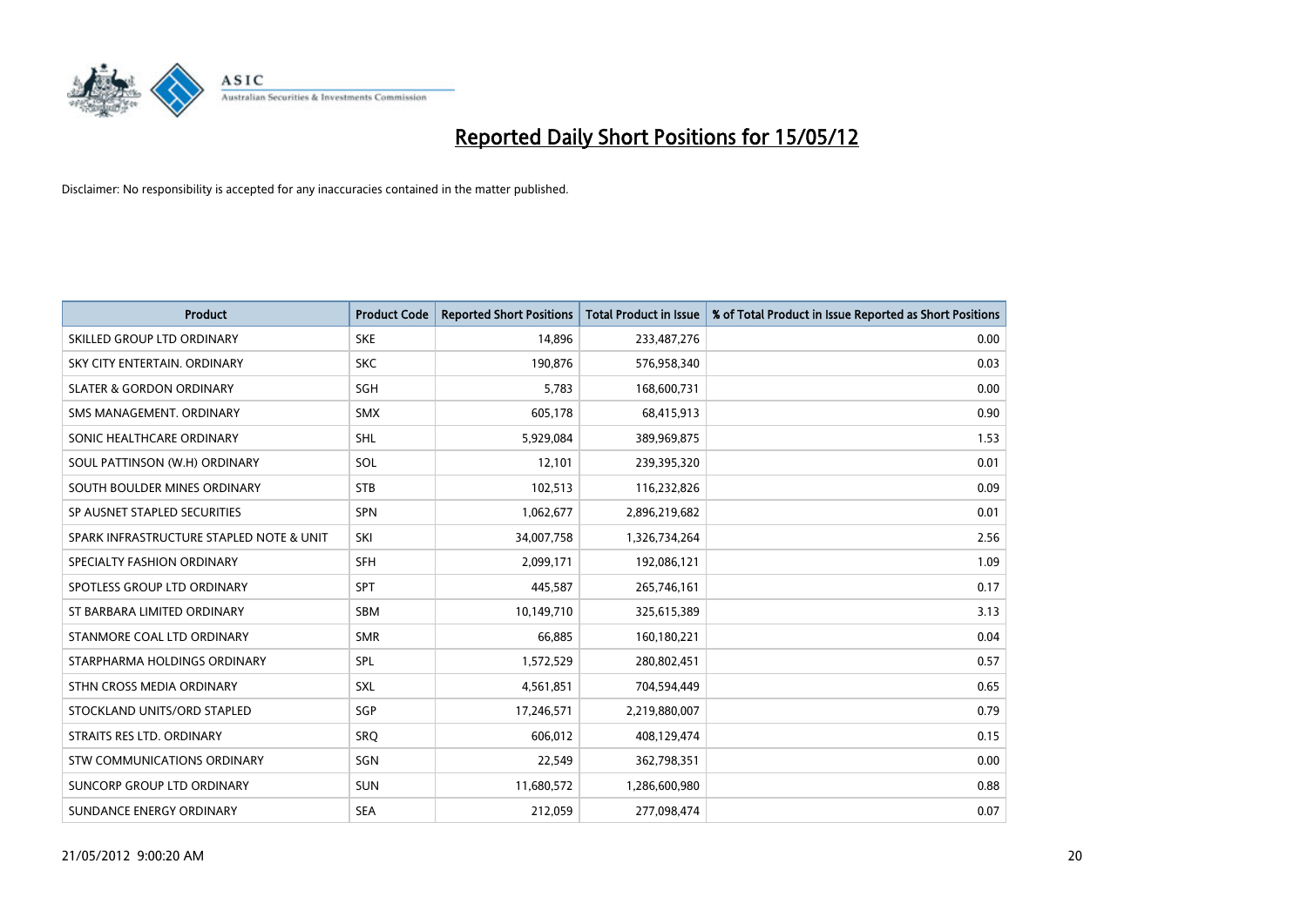

| <b>Product</b>                     | <b>Product Code</b> | <b>Reported Short Positions</b> | <b>Total Product in Issue</b> | % of Total Product in Issue Reported as Short Positions |
|------------------------------------|---------------------|---------------------------------|-------------------------------|---------------------------------------------------------|
| SUNDANCE RESOURCES ORDINARY        | SDL                 | 4,967,947                       | 2,933,534,505                 | 0.17                                                    |
| SUNLAND GROUP LTD ORDINARY         | <b>SDG</b>          | 91,510                          | 201,578,526                   | 0.05                                                    |
| SUPER RET REP LTD ORDINARY         | SUL                 | 897,635                         | 196,152,971                   | 0.44                                                    |
| SYD AIRPORT STAPLED US PROHIBIT.   | <b>SYD</b>          | 8,043,934                       | 1,861,210,782                 | 0.42                                                    |
| TABCORP HOLDINGS LTD ORDINARY      | <b>TAH</b>          | 6,342,986                       | 730,113,969                   | 0.86                                                    |
| TANAMI GOLD NL ORDINARY            | <b>TAM</b>          | 94,458                          | 261,132,677                   | 0.03                                                    |
| TAP OIL LIMITED ORDINARY           | <b>TAP</b>          | 743.194                         | 241,295,311                   | 0.31                                                    |
| TASSAL GROUP LIMITED ORDINARY      | <b>TGR</b>          | 69,526                          | 146,304,404                   | 0.04                                                    |
| <b>TATTS GROUP LTD ORDINARY</b>    | <b>TTS</b>          | 9,567,574                       | 1,362,919,733                 | 0.68                                                    |
| <b>TECHNOLOGY ONE ORDINARY</b>     | <b>TNE</b>          | 10,000                          | 304,910,455                   | 0.00                                                    |
| TELECOM CORPORATION ORDINARY       | <b>TEL</b>          | 16,141,438                      | 1,930,043,981                 | 0.82                                                    |
| TELSTRA CORPORATION. ORDINARY      | <b>TLS</b>          | 41,010,790                      | 12,443,074,357                | 0.32                                                    |
| TEN NETWORK HOLDINGS ORDINARY      | <b>TEN</b>          | 60,037,329                      | 1,045,236,720                 | 5.75                                                    |
| TERANGA GOLD CORP CDI 1:1          | <b>TGZ</b>          | 307,588                         | 158,155,577                   | 0.18                                                    |
| TEXON PETROLEUM LTD ORDINARY       | <b>TXN</b>          | 189,325                         | 245,039,848                   | 0.08                                                    |
| TFS CORPORATION LTD ORDINARY       | <b>TFC</b>          | 207,942                         | 279,621,829                   | 0.07                                                    |
| THAKRAL HOLDINGS GRP ORDINARY/UNIT | <b>THG</b>          | 164                             | 585,365,014                   | 0.00                                                    |
| THE REJECT SHOP ORDINARY           | <b>TRS</b>          | 1,561,062                       | 26,071,170                    | 5.99                                                    |
| THINKSMART LIMITED ORDINARY        | <b>TSM</b>          | 175,000                         | 156,005,431                   | 0.11                                                    |
| THORN GROUP LIMITED ORDINARY       | <b>TGA</b>          | 267,234                         | 146,374,703                   | 0.19                                                    |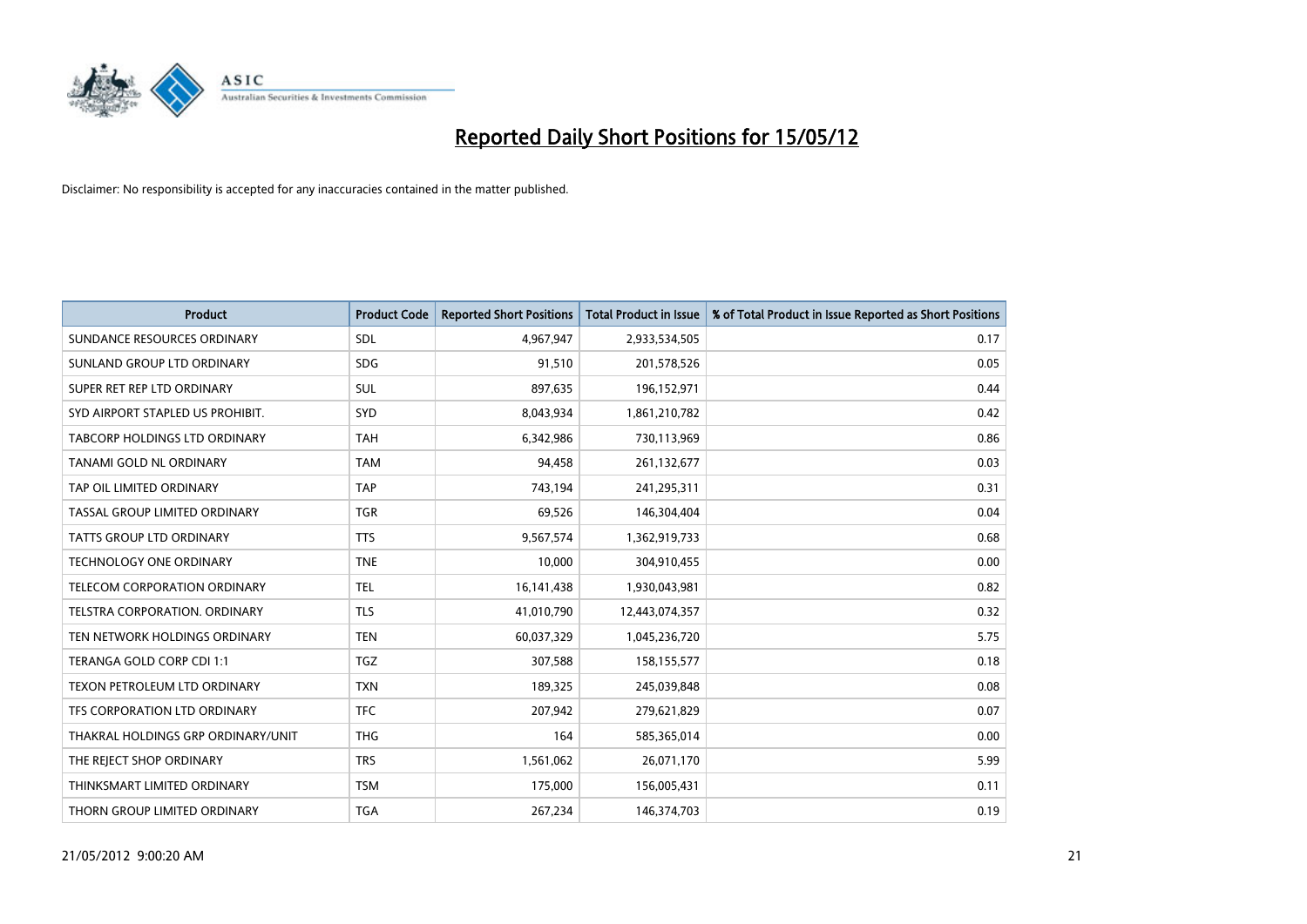

| <b>Product</b>                       | <b>Product Code</b> | <b>Reported Short Positions</b> | <b>Total Product in Issue</b> | % of Total Product in Issue Reported as Short Positions |
|--------------------------------------|---------------------|---------------------------------|-------------------------------|---------------------------------------------------------|
| <b>TIGER RESOURCES ORDINARY</b>      | <b>TGS</b>          | 2,147,642                       | 673,470,269                   | 0.31                                                    |
| <b>TISHMAN SPEYER UNITS</b>          | <b>TSO</b>          | 40,786                          | 338,440,904                   | 0.01                                                    |
| TOLL HOLDINGS LTD ORDINARY           | <b>TOL</b>          | 24,176,552                      | 717,133,875                   | 3.32                                                    |
| TOX FREE SOLUTIONS ORDINARY          | <b>TOX</b>          | 10,786                          | 114,838,108                   | 0.01                                                    |
| TPG TELECOM LIMITED ORDINARY         | <b>TPM</b>          | 2,547,666                       | 793,808,141                   | 0.33                                                    |
| TRADE ME GROUP ORDINARY              | <b>TME</b>          | 77,793                          | 395,745,510                   | 0.02                                                    |
| TRANSFIELD SERVICES ORDINARY         | <b>TSE</b>          | 4,781,795                       | 530,586,567                   | 0.90                                                    |
| TRANSPACIFIC INDUST. ORDINARY        | <b>TPI</b>          | 3,689,641                       | 1,578,209,025                 | 0.23                                                    |
| TRANSURBAN GROUP TRIPLE STAPLED SEC. | <b>TCL</b>          | 4,913,472                       | 1,458,321,112                 | 0.32                                                    |
| TREASURY WINE ESTATE ORDINARY        | <b>TWE</b>          | 14,077,798                      | 647,227,144                   | 2.17                                                    |
| TROY RESOURCES LTD ORDINARY          | <b>TRY</b>          | 449,929                         | 89,296,649                    | 0.49                                                    |
| UGL LIMITED ORDINARY                 | UGL                 | 5,283,014                       | 166,315,038                   | 3.18                                                    |
| UNILIFE CORPORATION CDI 6:1          | <b>UNS</b>          | 210,702                         | 262,492,566                   | 0.08                                                    |
| <b>UXC LIMITED ORDINARY</b>          | <b>UXC</b>          | 45,712                          | 305,585,913                   | 0.01                                                    |
| VILLAGE ROADSHOW LTD ORDINARY        | <b>VRL</b>          | 1,999,999                       | 151,525,062                   | 1.32                                                    |
| <b>VIRGIN AUS HLDG LTD ORDINARY</b>  | <b>VAH</b>          | 4,962,093                       | 2,210,197,600                 | 0.22                                                    |
| VITERRA INC CDI 1:1                  | <b>VTA</b>          | 10                              | 68,629,939                    | 0.00                                                    |
| WAH NAM INT HLDG LTD ORDINARY        | <b>WNI</b>          | 192,619                         | 6,678,349,839                 | 0.00                                                    |
| <b>WATPAC LIMITED ORDINARY</b>       | <b>WTP</b>          | 120,993                         | 184,332,526                   | 0.05                                                    |
| <b>WDS LIMITED ORDINARY</b>          | <b>WDS</b>          | $\overline{7}$                  | 144,740,614                   | 0.00                                                    |